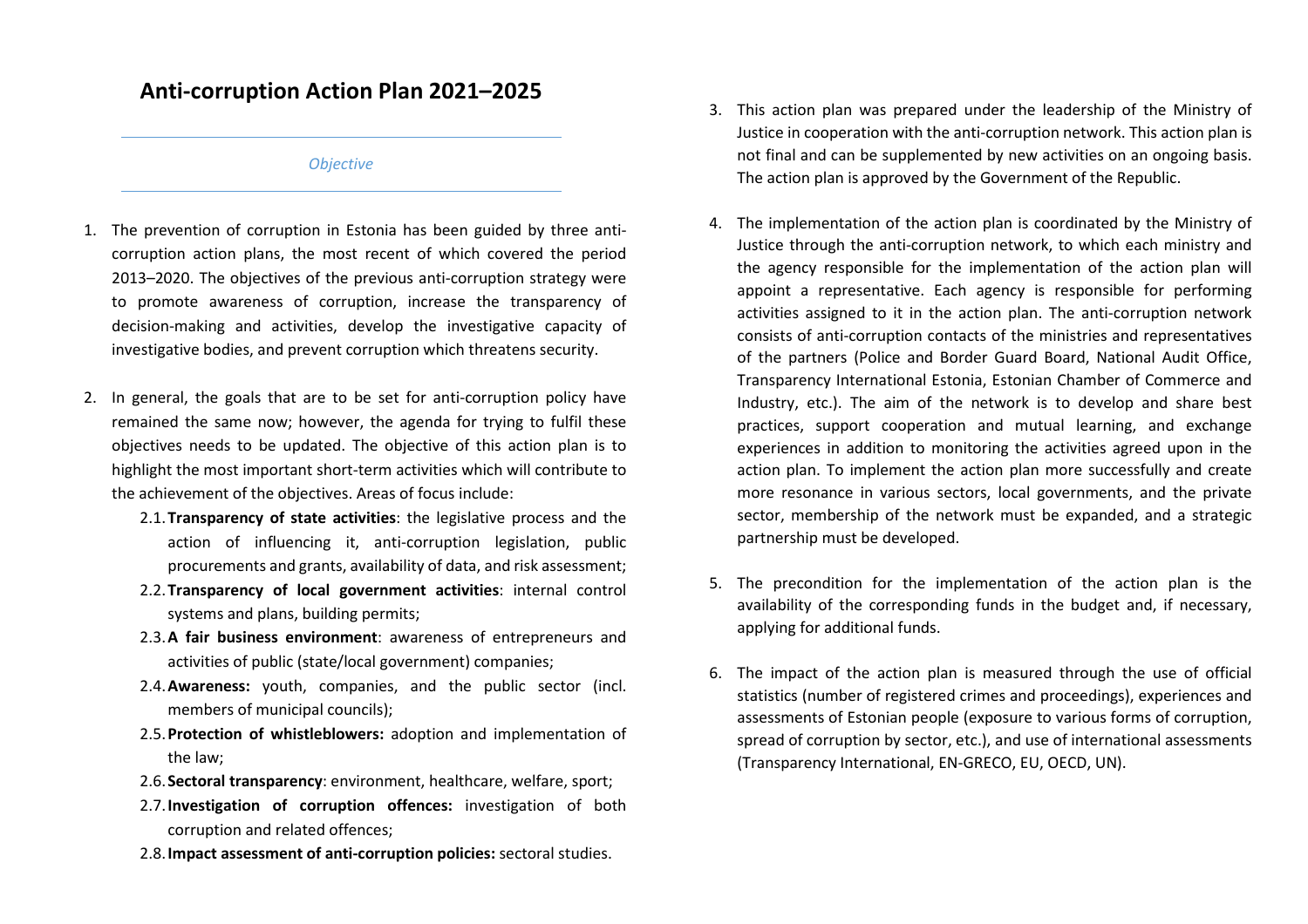#### *Current activities and their impact*

- 7. The impact of the activities of the current anti-corruption strategy was last thoroughly assessed in 2017<sup>1</sup>. The effectiveness of the strategy and the impact of anti-corruption activities are also continuously assessed through surveys and international recommendations and evaluations. **The number of registered corruption offences has decreased by 77% when compared to 2013**, and the number of processed criminal cases has also decreased by 48%. The decrease in registered crime statistics is largely due to the fact that previously, many crimes related to the same criminal case were registered (e.g. cases related to the testing of roadworthiness of vehicles, where repeated bribery offences of one person were registered separately), but no such criminal cases have occurred in recent years.
- 8. One of the objectives of the anti-corruption strategy in effect for 2013– 2020 was to increase the capacity of the government to prevent corruption. One of the indicators for achieving this objective was the residents' assessment of the state's anti-corruption activities. According to the 2012 Eurobarometer survey, 32% of Estonians are of the opinion that the government's anti-corruption efforts are effective. According to the 2017 survey, this figure had risen by 2% with 34% of the population being of the opinion that the state's efforts were effective<sup>2</sup>, while in 2020, this indicator had fallen back to the level of 2012<sup>3</sup>.
- 9. **According to the Ministry of Justice's victim survey (2019), people's exposure to corruption has decreased.** Most people have not provided officials with a bribe: 4% of the respondents to the victim survey had paid a bribe, provided a favour in return, or brought a gift to an official; 4% of people knew someone else who had done so.<sup>4</sup> The corruption survey (2017) also suggests that people's awareness of corruption has overall improved and that their susceptibility to corruption has decreased – in a hypothetical situation, less than a third of respondents thought that they would pay a bribe (27%), compared to 10 years ago, when that figure was almost one and a half times as high (44%). Corruption is not seen as a major societal concern; it is, however, considered especially widespread to be for buying laws and winning public procurements.
- 10. Estonia set an objective in the anti-corruption strategy in 2013 that would see the country **reach the group of the countries with the lowest perceived levels of corruption in the Transparency International's Corruption Perceptions Index** (the value of the index must be higher than 64 points), and this goal was indeed achieved. Estonia scored 74 points in February 2020, ranking Estonia 18th among 180 countries<sup>5</sup>. Estonia outperformed many countries of the European Union in this index score, including France (23rd place), Portugal (30th place), and Spain (30th place). In the meantime, other indicators of transparency have been created to describe the transparency of state administration, Estonia ranks rather well in those metrics as well – for example, the Index of Public Integrity<sup>6</sup> puts

<sup>1</sup> https://www.korruptsioon.ee/sites/www.korruptsioon.ee/files/elfinder/dokumendid/korruptsioonivastase\_strateegia\_vahehindamine.pdf

<sup>2</sup> Special Eurobarometer, Corruption Report October 2017 URL: file:///C:/Users/katlin.kruusmaa/Downloads/ebs\_470\_en.pdf, p. 64 <sup>3</sup> Special Eurobarometer, Corruption Report 2020, p. 84

file:///C:/Users/katlin.kruusmaa/Downloads/ebs\_502\_report\_en.pdf

<sup>4</sup> Crime in Estonia in 2019. URL of the Ministry of Justice: https://www.kriminaalpoliitika.ee/kuritegevuse-statistika/korruptsioon.html

 $5$  The Corruption Perceptions Index ranks countries according to their perceptions of public sector corruption. The index ranks countries on a 100-point scale. 0 indicates a high level of perceived corruption, while a maximum score of 100 is given to a country which is perceived to be free of corruption. See www.transparency.org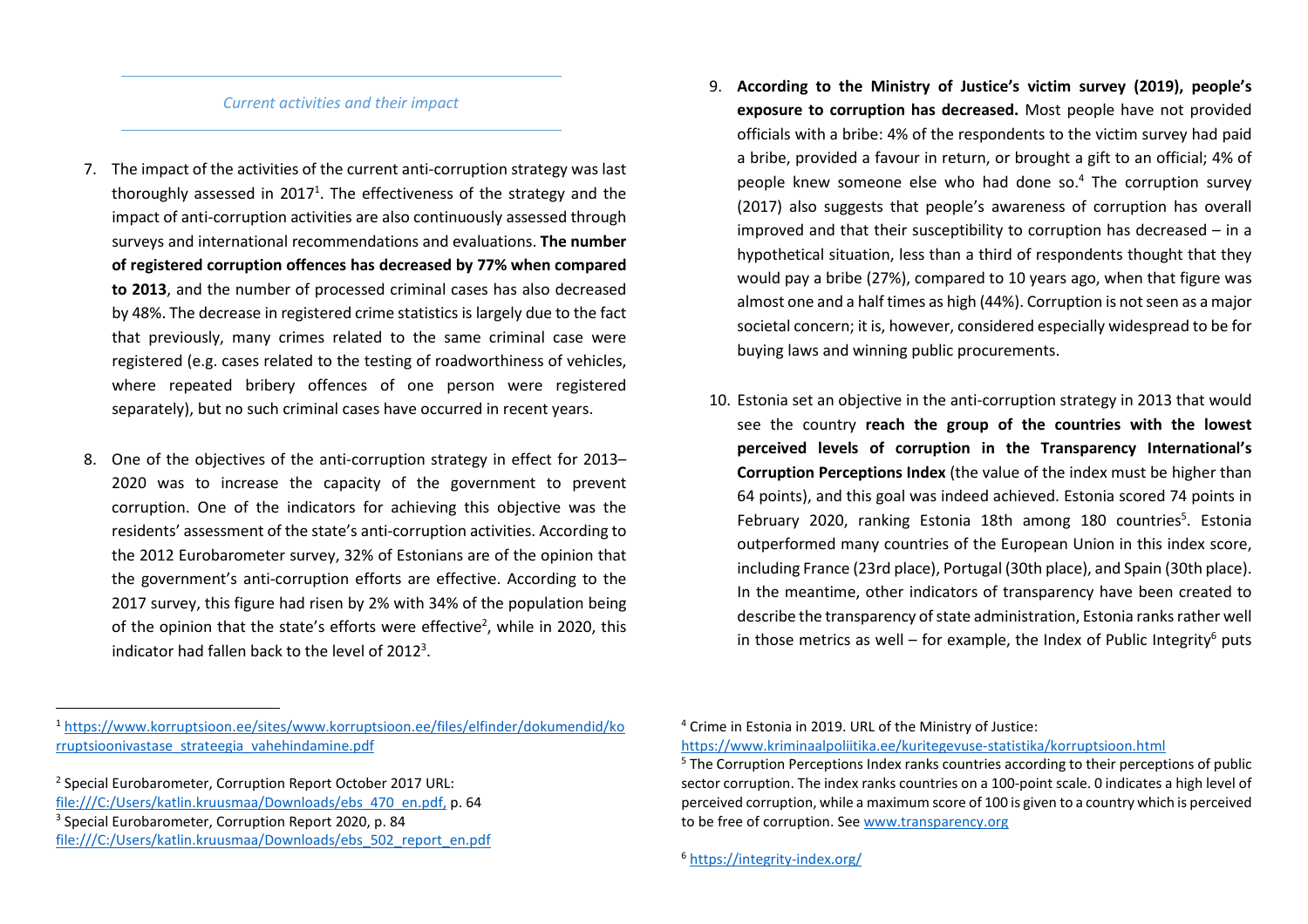Estonia in 12th place. We stand out positively in terms of our budget transparency and freedom of the press.

- 11. Estonia is in a fairly good position in terms of complying with the recommendations of the Council of Europe's **GRECO** body. Estonia ranks fifth among GRECO states in implementing the recommendations – Estonia had implemented 74% of the recommendations given to Estonia in the fourth evaluation round, which has contributed to increasing the transparency of the activities of the prosecutor's office, the courts, and the parliament.7 The fifth evaluation round is ongoing with the recommendations of that round concerning the prevention of corruption of high-level officials and of the police.
- 12. Estonia has also received positive feedback in the **EU Rule of Law** Report<sup>8</sup>, where the recommendation has been given that we should introduce regulation on whistleblower protection and ensure the transparency of lobbying and public procurements.
- 13. Some of the most important activities to have increased transparency over the last seven years:
- 13.1. **To develop anti-corruption attitudes and raise awareness in the public sector:** Numerous trainings have been conducted primarily for the employees of local governments and the healthcare and education sectors, online training has also been developed on the topics of corruption and conflicts of interest<sup>9</sup>.
- 13.2. **To raise the awareness of companies and to increase business transparency**, corruption issues were included in the Corporate Social Responsibility Index, a business corruption survey was conducted, and a number of tools were developed to assess corruption risks in the private

sector, such as the easy self-assessment questionnaire for the company, and the Mythbuster for Companies, the anti-corruption ISO standard was also translated and promoted. Additionally, Transparency International Estonia (MTÜ Korruptsioonivaba Eesti) has initiated a fair business network.

- 13.3. **To formulate the attitudes of the youth in terms of corruption**, corruption-related classes have been conducted in schools in cooperation with universities (university students trained by the Ministry of Justice have held guest lectures for high school students) and about 1,000 young people – mainly Estonian, but also Russian youth – have been reached. An analysis of university curricula is also being conducted, as a result of which the topics of business ethics, corruption, and financial crime will be integrated into the curricula of business specialities.
- 13.4. **To increase the transparency of work organisation at local governments**, efforts have been made to support the establishment of internal control systems, e.g. an online environment for corruption risk assessment was created, guidelines for corruption prevention and development of internal control systems were issued, and the local government staff were trained to create an internal control system.<sup>10</sup>
- 13.5. **To increase the transparency of the activities of state institutions and to prevent corruption and influence in law and defence agencies and courts**, thorough mapping of corruption risks was conducted in the fields of education, culture, and environment, leading to changes in procedures (procedures and trainings were implemented to prevent conflicts of interest, etc.); changes were implemented in matters relating to roadworthiness tests of vehicles and applications for driving licences to make the processes more corruption-proof and establish procedures/codes/training to prevent conflicts of interest in the police,

<sup>&</sup>lt;sup>7</sup> https://www.rferl.org/a/fighting-graft-in-government-institutions/30654809.html

<sup>&</sup>lt;sup>8</sup> https://ec.europa.eu/info/publications/2020-rule-law-report-communication-andcountry-chapters\_en

<sup>&</sup>lt;sup>9</sup> As at November 2020, more than 600 public sector employees had passed the test in hitsa.moodle, in addition to this figure, there are also a number of institutions who have

passed the test in the moodle for institutions. The YouTube videos have been viewed thousands of times.

<sup>&</sup>lt;sup>10</sup> See the guidelines for the organisation of the internal control system for local governments and the establishment of internal control and corruption prevention for local governments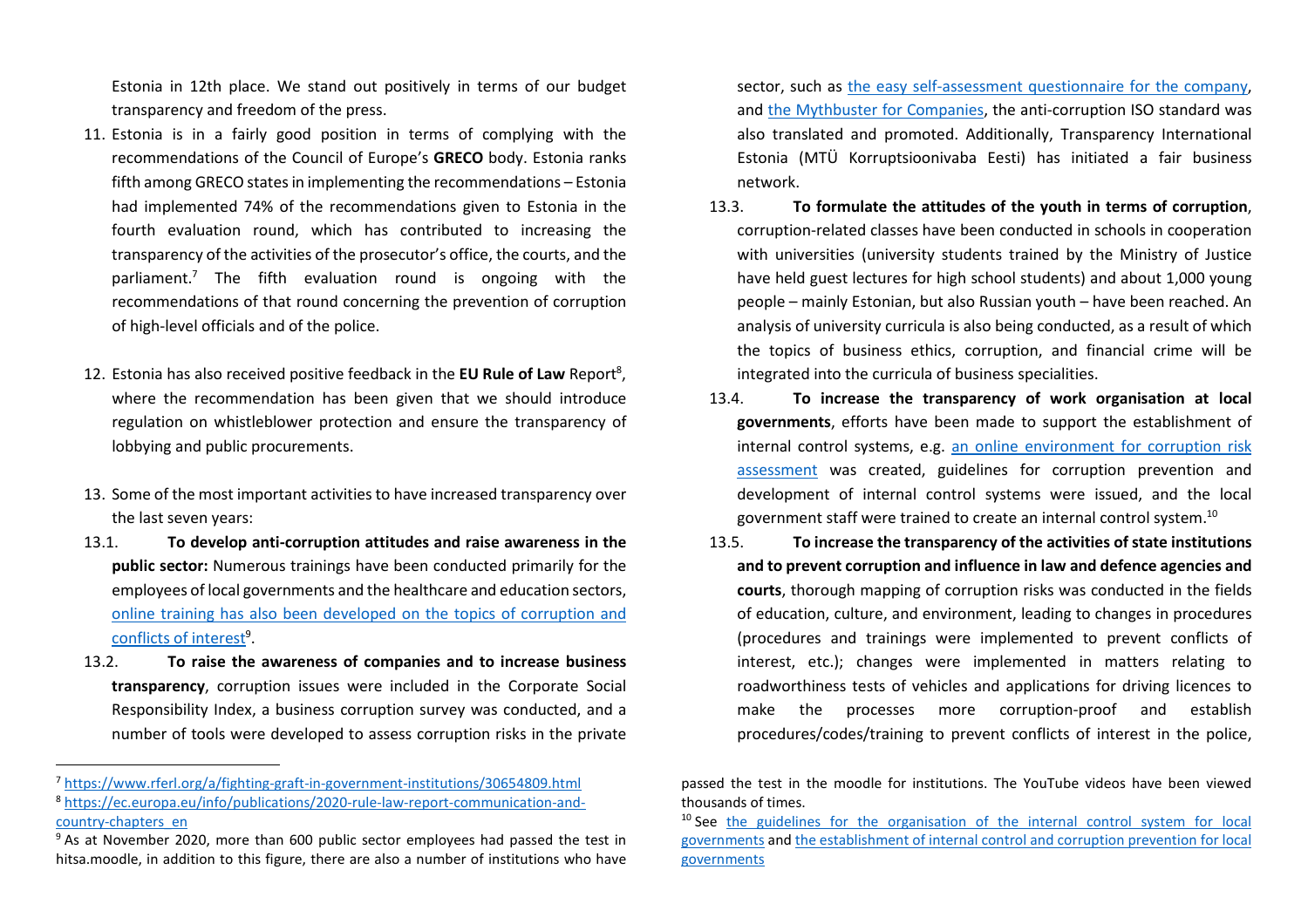prosecutor's office, and courts; the government sector's financial activities' portal riigiraha.fin.ee was developed enabling to get a better overview of public sector expenditures. Additionally, an initial analysis was conducted with the participation of the anti-corruption contact network to systematically assess the corruption risks of senior officials and to share best practices in preventing conflicts of interest.

- 13.6. **To increase the transparency of public procurements:** electronic public procurements were introduced, incl. electronic information exchange, which also allows monitoring communication during the procurement process; a requirement was also introduced to confirm the absence of conflicts of interest in the public procurement process.
- 13.7. **To increase the transparency of spatial planning:** digital developments have been created to facilitate data access and to increase transparency in the field. The end of the year 2019 saw uniform requirements being introduced for all the established plans, which form the basis for all other digital developments in the field (unified data repository, possible information system for procedures, ex-post digitisation of previously established plans). New general plans are being prepared in local governments, which in most local governments establish land use and construction rules of more clarity. Guidelines for public procurements in spatial planning were prepared, specialists in the field were trained and instructed<sup>11</sup>. The Green Paper on Spatial Planning completed in 2020<sup>12</sup> and the Praxis and AB Trinity study commissioned in cooperation with the Government Office found that an uneven practice is in use in local governments regarding the so-called 'social infrastructure charges' (the current practice may not ensure equal treatment of the interested parties; agreements are not always easily available for use).
- 13.8. **To increase the transparency of grant decisions:** agencies providing grants have been involved in mitigating the risk of corruption. The agencies dealing with the distribution of structural funds under the administration of several ministries have rules for avoiding conflicts of

interest, anti-corruption work organisation rules have also been established; this includes, among other matters, the obligation to resign, the strengthening of the role of the internal auditor, extended public procurement obligations, etc.

- 13.9. **To increase the transparency of healthcare,** a nationwide digital register and a patient portal have been developed, the latter of which enables the insured person to receive an overview of the expenses for their treatment by treatment case on the patient portal. The submission of 'unfounded health certificates' in criminal proceedings was changed so that the court would decide on the justification for the person being absent from the hearing, involving a forensic doctor, if necessary. Training was also provided in larger hospitals with internal regulation being adopted to prevent conflicts of interest (East Tallinn Central Hospital, West Tallinn Central Hospital, North Estonia Medical Centre).
- 13.10. **To develop the investigative capacity of investigative institutions and to prevent corruption threatening security**, the capacity to identify proceeds from crime has been strengthened (e.g. financial analysts are employed in the prosecutor's office) and an investigative analysis-based capacity was developed. Overall, however, the number of criminal cases related to corruption offences has decreased year by year: in 2012, approximately 100 criminal cases concerning corruption were processed per year, and today, approximately  $50^{13}$  cases have been processed – this figure involves cases wherein corruption offences have been registered.

*The situation today: bottlenecks* 

Transparency of state activities The legislative process, incl. lobbying

<sup>&</sup>lt;sup>11</sup> https://www.rahandusministeerium.ee/sites/default/files/Regionaalareng\_poliitika/soo vitused ruumilise planeerimise hangete labiviimiseks 2018-02-26.pdf

<sup>&</sup>lt;sup>12</sup> https://planeerimine.ee/static/sites/2/ruumilise-planeerimise-roheline-raamat.pdf <sup>13</sup> https://www.kriminaalpoliitika.ee/kuritegevuse-statistika/korruptsioon.html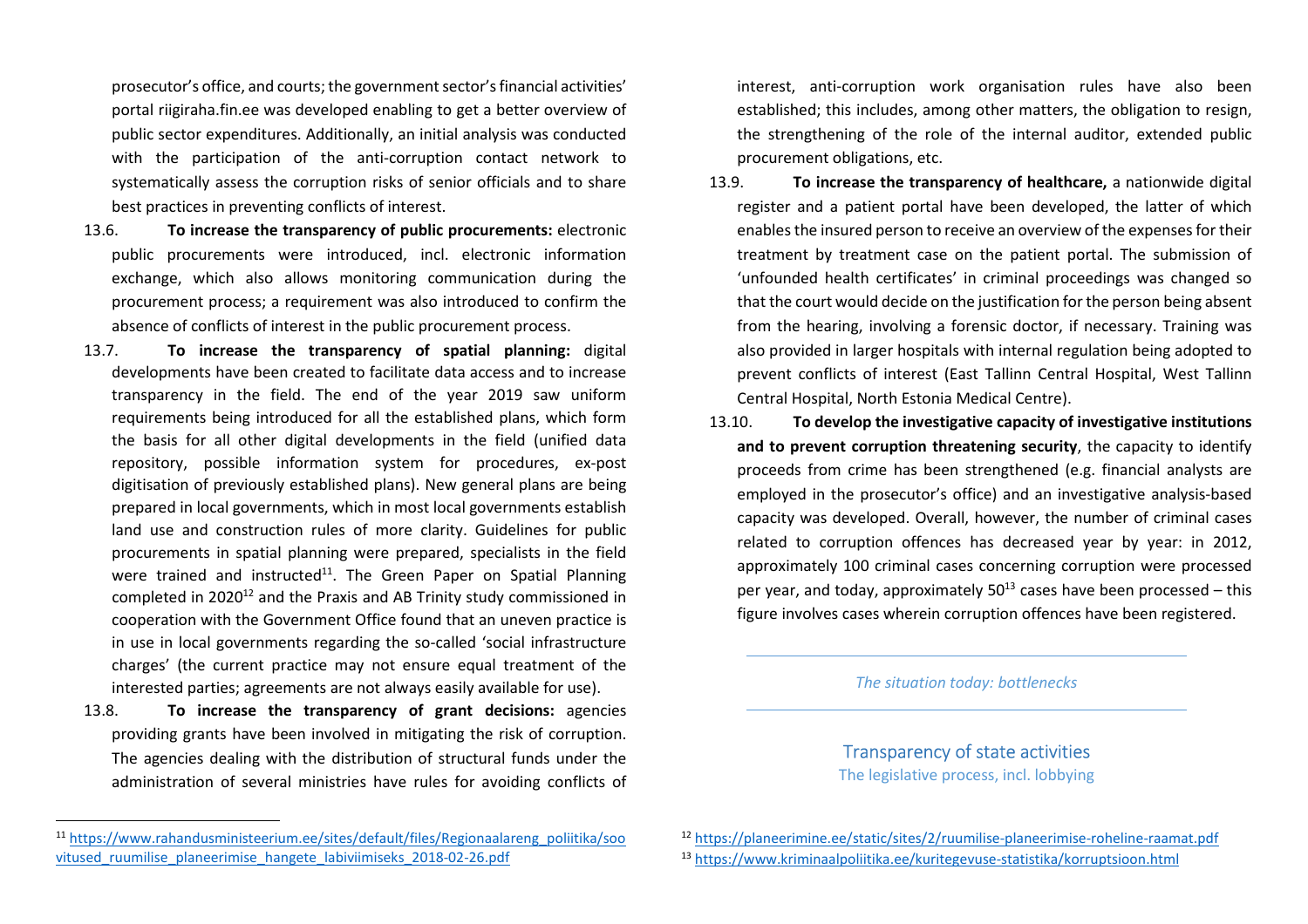- 14. Although the Estonian legislative process can, in general, be described as transparent and inclusive, then according to the corruption survey (2017), residents are of the opinion that laws are being purchased in a widespread manner with corruption in public procurement also being commonplace. One of the concerns is the possible influence of lobbyists on laws and other decisions of public authorities, which is not completely transparent. Today, the concept of lobbying is not defined in Estonia and there is no information about meetings with lobbyists. In a democratic society, everyone has the right to have their interests represented; the society, in turn, has the right to know who, by what means, and for what purpose is influencing policymaking and to what extent these views have been considered. There are also no generalised guidelines for conflicts of interest for senior officials (ministers and political advisers). Having a guide to avoiding conflicts of interest would mean having a set of ethical principles for ministers and their advisers to help prevent corruption. These would be guidelines creating a culture of transparency, the violation of which would not see sanctions being applied, although officials are expected to be aware of them and to comply with these principles –  $GREG<sup>14</sup>$ , too, is expecting Estonia to establish those guidelines.
- 15. When drafting a draft act, the various possible effects that arise as a result of the proposed regulation or changes are assessed quite thoroughly in today's Estonia – the control questionnaire can be used to identify social, economic, environmental, and other effects<sup>15</sup>. At the same time, we have not yet had an assessment of the possible corrupt effects of the draft legislation, even though this measure is mainly used by countries which have higher levels of corruption than Estonia<sup>16</sup>. The intention is to lay the groundwork for analysing the impact of the draft act also on transparency in the framework of the proposed action plan.

<sup>15</sup> https://www.just.ee/sites/www.just.ee/files/elfinder/article\_files/mojude\_hindamise\_ metoodika.pdf

#### Anti-corruption Act

16. The Anti-corruption Act has been in force from 2013 and it has been amended several times over the last seven years. According to the assessment of GRECO, the Estonian Anti-corruption Act is versatile, supplemented by guidelines and study materials $17$ . However, the implementation of the law has revealed bottlenecks which should be analysed within the action plan and for the solution of which, as a part of this analysis, measures should be developed. Among these issues is the need to clarify the borders for the definition of an official (e.g. when does a doctor become an official) and the scope of the definition for a related party and a procedural restriction (e.g. now, an official is not considered a related party if the relationship arises from the official duties of the official, e.g. being a representative in the supervisory board of a company; it should, however, be analysed if the regulation now is sufficient and whether it meets real-life needs). It is also necessary to analyse the scope of control over compliance with the obligations arising from clause 3 (3) 2) of the Anti-corruption Act, considering that based on today's interpretation, control is primarily seen as the functioning of the institution's internal control (and not the total control of the individual) ensuring people's awareness of the anti-corruption steps, etc. If necessary, the appropriate legislative amendments and/or guidelines must be developed.

#### Public procurements and grants

17. About 98% of public procurements in Estonia are organised electronically, which has increased the transparency of public procurements. It is the opinion of the Estonian Chamber of Commerce and Industry that

<sup>&</sup>lt;sup>14</sup> https://rm.coe.int/fifth-evaluation-round-preventing-corruption-and-promotingintegrity-i/1680900551

<sup>&</sup>lt;sup>16</sup> http://rai-see.org/wp-content/uploads/2015/06/Comparative Study-Methodology\_on\_Anti-corruption\_Assessment\_of\_Laws.pdf

<sup>&</sup>lt;sup>17</sup> https://rm.coe.int/fifth-evaluation-round-preventing-corruption-and-promotingintegrity-i/1680900551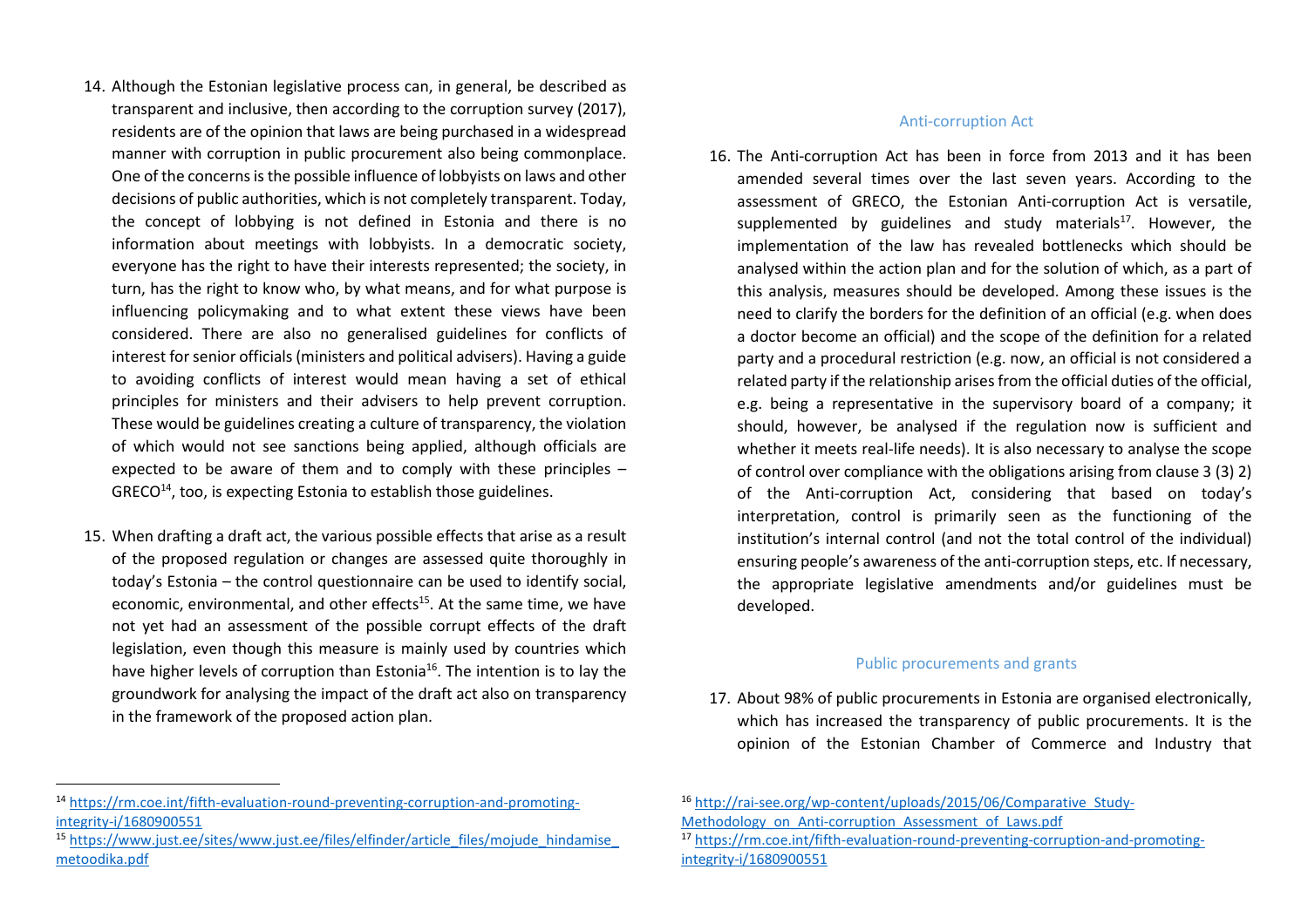companies still perceive the conditions of public procurement as ostensible from time to time. Disclosure of decision-makers in procurement procedures would help increase transparency. Even though it is now possible to enter evaluators of procurements in the Public Procurement Register, this is not mandatory. Submitting the names (personal identification codes) of the members of the evaluation committees to the register would enable to display the connections between the decisionmakers and the winner of the procurement procedure (see also 'Data and its availability'). Mandatory registration of the names of the members of the evaluation committees in the Public Procurement Register and making them available as open data after the procurement requires the amendment of the Public Procurement Act as well as making developments to the Public Procurement Register.

18. In addition, it is possible to make the procurement process more transparent for small purchases (goods and services valued at less than €30,000, construction works valued at less than €60,000) without increasing bureaucracy – this requires organising such purchases through the Public Procurement Register. Greater use of the Public Procurement Register for small purchases requires the introduction of a corresponding requirement in the procurement procedures of institutions and the introduction of possibilities of the Public Procurement Register to the contracting authorities, while also making the Public Procurement Register more user-friendly.

#### Data and its availability

19. Making data in different registers available as open data and linking this data together generally increases the transparency of processes. For example, by linking together data available in different state information systems, it would be possible to identify the transactions which have potential conflicts of interest (e.g. by way of linking together data from the Public Procurement Register, the Commercial Register, and the balance

record information system to increase the transparency of transactions) and create automatic alert systems. By now, the application opener.ee has been partially completed, which combines various data together (creates links between donors of political parties, members of the councils of state enterprises and foundations, and the latest successful public procurements). It should be further developed by way of adding data as well as functionality.<sup>18</sup>

- 20. Data exchange and cooperation would also help increase transparency, especially for EU grants. Today, there is no central overview of the beneficiaries available in the field of grants (who has received a grant and for what purpose); this, in turn, creates a favourable environment for the double funding of projects. A broader exchange of data would help to prevent this. Today, there is also no cooperation between the authorities awarding the grants, which could be improved by designating a central authority that would, among other things, coordinate the communication between different donors, exchange of data, etc. It is necessary to ensure the integrity of the data so that it would be possible to analyse information from various databases concerning grants in a machine-readable form.
- 21. The availability and interoperability of data could make the handling of corruption and finance crimes, such as benefit frauds, more efficient. To prevent money laundering and its predicate offences, legal persons governed by private law have an obligation to keep and collect relevant data on beneficial owners, which also requires the development of a register of beneficial owners. Developments of the Commercial Register are also needed, which would enable the consolidation of information concerning companies in the Commercial Register, its visualisation, and the consumption of information in other systems to be used by way of accessing the information through links.

Risk assessment and mitigation

 $18$  It must also be taken into account that, e.g. when making the data of the Commercial Register available as open data, there is a need for additional financing.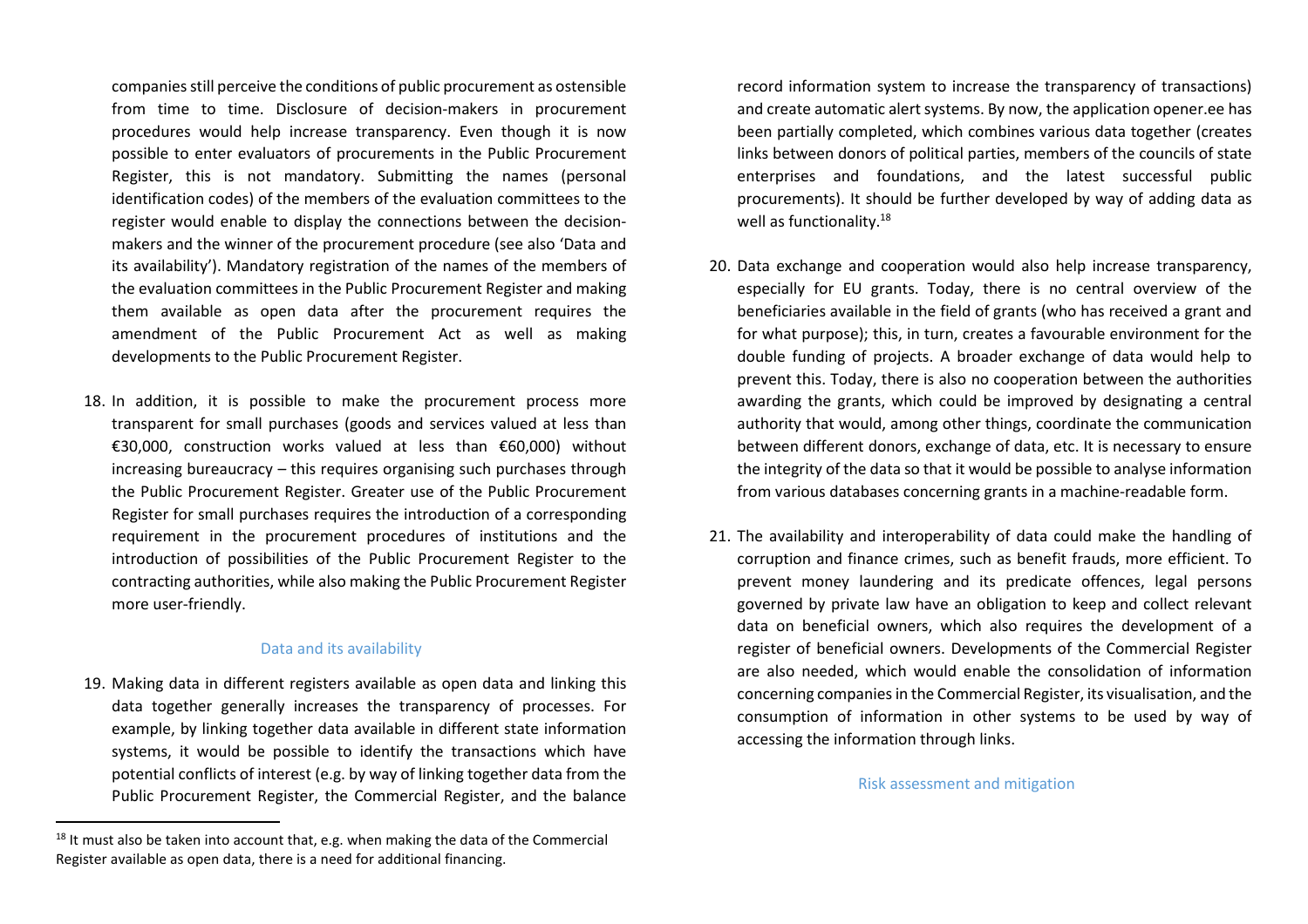- 22. It is the opinion of GRECO that senior officials (especially ministers and political advisers) have received disproportionately little attention in terms of corruption prevention and raising awareness of corruption – they do not have a specific code of conduct on preventing conflicts of interest (code), they have also not received special advice or training (see also clause 14); at the same time, their decisions have a great influence and they play a crucial role through leading by example. Although sectoral corruption risks are assessed with a certain regularity in Estonia, these assessments do not include the corruption risks of senior officials, this implies that there is a need to systematically assess such risks, also including senior officials in that assessment. The National Audit Office<sup>19</sup> has recommended that the Ministers of Justice and of Public Administration should explain to agencies the need to assess corruption risks and that they would propose suitable practices for doing so. Among other matters, the guidance material 'Risk Management' prepared by the Ministry of Finance in 2013<sup>20</sup> also needs to be updated.
- 23. The general rule of the Public Service Act is that a vacant position in the public service is filled by way of public competition; in certain cases, internal competition is allowed and there are certain positions which can be filled without a competition (section 16 of the Public Service Act) – such exceptions have, for example, been made in Estonia for the positions of the Director General of the Police and Border Guard Board, Director General of the Rescue Board and Emergency Response Centre, and the Prosecutor General. GRECO has made the recommendation that the procedure for the election and appointment of the Director General of the Police and Border Guard Board should ensure that the principles of competition and transparency are considered for all candidates. This means that a public competition is an integral part of a transparent and professional civil service, helping to find candidates with very high ethical and executive management competencies. Therefore, the action plan must aim for the appointment of the heads of government agencies based on a

transparent and open competition, especially in those agencies where there currently is no legal obligation to hold a public competition.

## Transparency of local government activities Strength of the internal control system

- 24. A well-functioning internal control system helps to prevent corruption and is an integral part of transparent management. The internal control system includes procedures, instructions, etc. for the lawful operation of the organisation (e.g. procedures for awarding grants and conducting procurements, awareness of corruption among employees). The internal control system should not be confused with an internal audit, which is responsible for assessing the adequacy, purpose, and legality of resources, activities, and decisions. Improving the efficiency of the internal control system requires significant attention and state support in many local governments. Although the guides for the organisation of the local government's internal control system have been completed and supporting trainings have taken place, many local governments must continue to be supported in developing and training their internal control system – the field is wide and there is no single solution that would be suitable for all local governments. One of the solutions for improving the efficiency of the internal control system is to obligate the local governments to conduct internal audits.
- 25. A significant part of corruption prevention is related to raising awareness (72 corruption crimes were registered in 2019, 33% of those crimes took place in local governments), which is why awareness about corruption risks in their work must be raised among local government employees, the government, and council members and explanations must be provided on why there is a need for an internal control system. The need for continuous guidance was also indicated by a survey conducted in the spring of 2020 among local government leaders – this survey pointed out, for example, that additional knowledge is needed about participation in the work of

 $^{19}$  Control report: Accuracy of the state annual accounts for 2018 and the legality of transactions

<sup>&</sup>lt;sup>20</sup> https://www.rahandusministeerium.ee/et/system/files\_force/document\_files/riskijuhtimine.pdf? download=1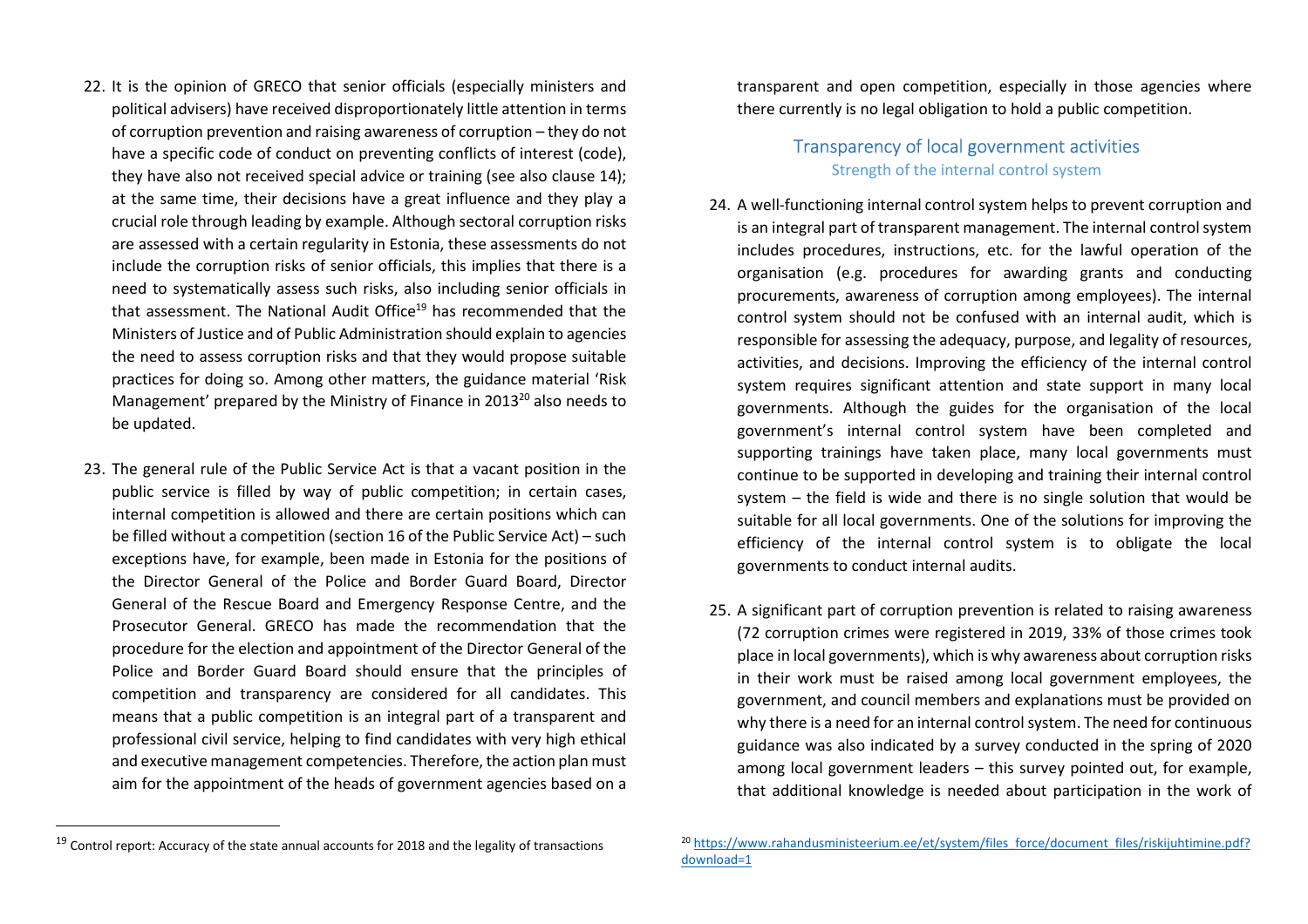local government companies, foundations, and about procedural restrictions, etc.<sup>21</sup>

### Plans and building permits

- 26. The processing of plans and the issuance of building permits is an area with a wide margin for discretion and extensive local government autonomy, where it is not always possible to objectively determine what the purpose of the land should be or how many floors should the house being built have. The decisions made have an economic impact on both companies and private persons, there are many parties involved, proceedings involve many coordinators, and they are voluminous in nature. Therefore, the processing of plans and the issuance of permits, making various decisions regarding the purposes, volumes, accesses, and other accompanying infrastructure of the proposed buildings are a favourable ground for cases of corruption. The substantive correctness of the local government's consideration cannot be verified in the course of state supervision or judicial review, i.e. the court can assess the conduct of the proceedings, not the suitability of the chosen solution. The Green Paper on Spatial Planning<sup>22</sup>, which was completed in 2020, highlights that planning is perceived as an activity with a high risk of corruption, and that there have been cases in that field of activity. With regard to spatial planning, the Green Paper proposes solutions that will be implemented in the framework of developing spatial planning policies and practices. It is acknowledged that there still remains a certain risk of corruption due to the wide margin of discretion inherent to the sector.
- 27. Agreements with developers (e.g. the entity building the infrastructure, ways of contributing to the construction of kindergartens, etc.) are not based on a clear legal framework; this information and these agreements

are also often not public. Based on an analysis of local benefit instruments and tolerance interests $^{23}$ , regulations and guidelines need to be developed in the field of planning to ensure greater transparency, legal clarity, and equal treatment. As of the end of 2020, corresponding legislative changes are being prepared in the field of spatial planning. IT developments have also been initiated, which will help make the construction and planning sector more transparent.

# A fair business environment

### Prevention of business corruption

- 28. The awareness of companies of business corruption is low, which means that the companies do not have an awareness of different forms of business corruption and the companies are unable to see themselves being a victim or notice the possible consequences of a corruptive act. Some types of business corruption are not considered corrupt acts, such as transaction fees<sup>24</sup> or favouring friends and acquaintances in the procurement process<sup>25</sup>. The role of the state in preventing business corruption can be primarily considered to involve raising awareness and motivating the fair conduct of business: this way, the state can explain the nature and impact of transaction fees and conflicts of interest on the business environment, as well as the importance of avoiding competition violations – companies' awareness of how the market functions and the rules which help prevent more serious cases. The state can also motivate companies to act responsibly and sustainably.
- 29. Auditors are able to detect cases of corruption in the course of their work, but due to the confidentiality conditions of the contracts entered into with the clients, they often do not inform the police. Instead, they inform the client, assuming that the client will inform the police themselves. At the same time, the client does not want to report the damage to the police for

<sup>21</sup> https://www.korruptsioon.ee/sites/www.korruptsioon.ee/files/elfinder/dokumendid/omavalitsuste\_kusitlus.pdf

<sup>&</sup>lt;sup>22</sup> https://planeerimine.ee/static/sites/2/ruumilise-planeerimise-roheline-raamat.pdf

<sup>&</sup>lt;sup>23</sup> https://www.riigikantselei.ee/sites/default/files/riigikantselei/strateegiaburoo/taluvush uvi mojuanaluusi lopparuanne.pdf

<sup>&</sup>lt;sup>24</sup> So-called kickback.

<sup>&</sup>lt;sup>25</sup> See e.g. https://www.korruptsioon.ee/et/privatecorruptionstudy.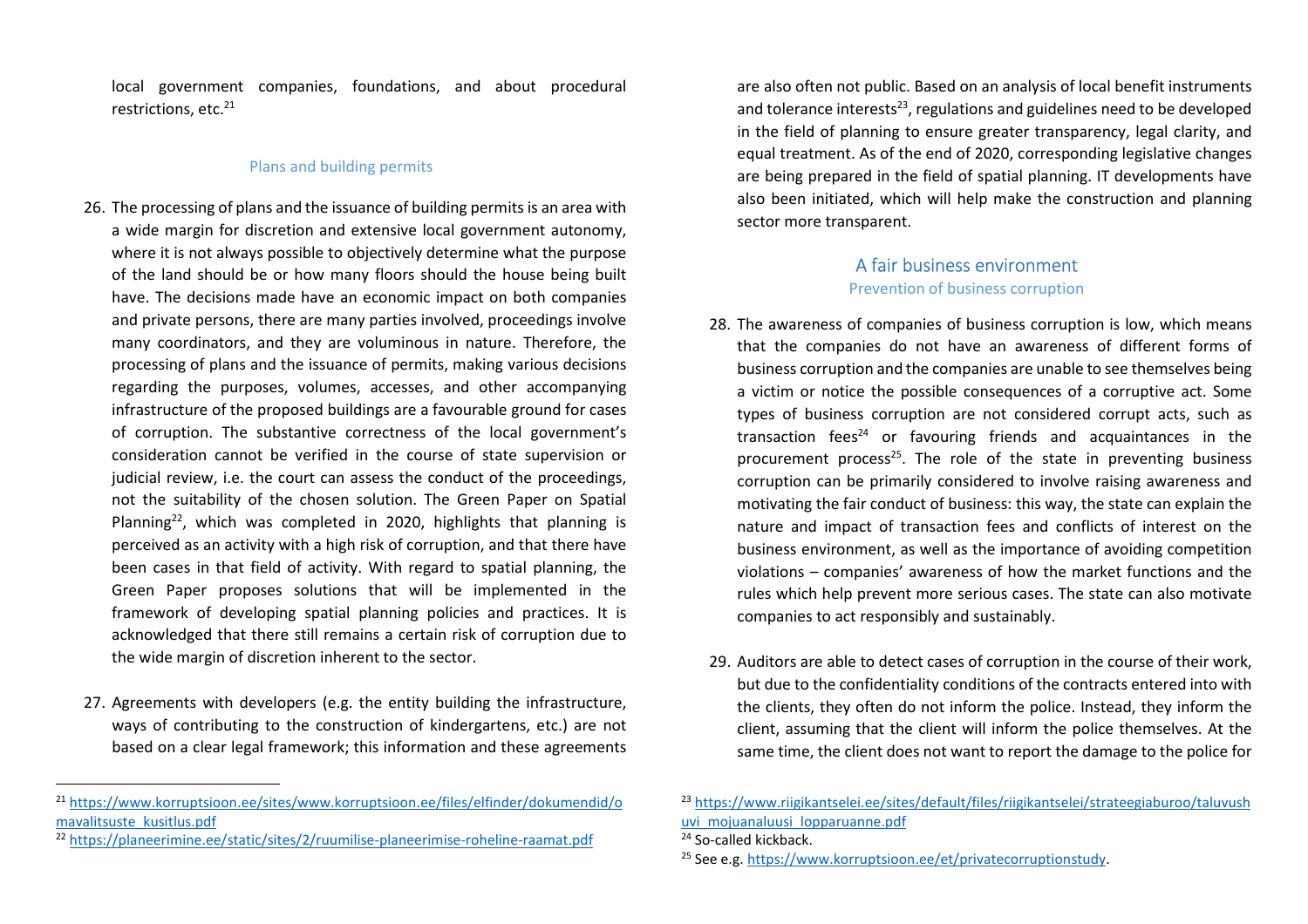reasons of reputational damage, etc. This way, both smaller and larger cases of corruption in the private sector may remain undetected, which is why auditors need to be included in information activities as a target group.

30. The purpose of annual reports is to provide an overview of the financial position, financial performance, and cash flows of the accounting entity. Each year, approximately 60% of the companies and other accounting entities submit their annual reports on time, 20% submit the report with a delay, and 20% of the entities do not submit the report at all. To increase the transparency of the business environment, state supervision must be strengthened and companies and other accounting entities should be 'nudged' to submit their reports correctly and in a timely manner.

### State and local government companies and foundations

31. The Appointments Committee, which has been active since 2017, has improved the governance of state-owned companies. At the initiative of the Appointments Committee, self-assessments of the supervisory boards have been conducted from 2018, helping to identify bottlenecks in the activities of the supervisory boards and companies, drawing attention of the chairman of the supervisory board and the respective secretary general to preventing and resolving problems. According to the Ministry of Finance, based on previous assessments, it is possible to conclude that the supervisory boards are professional in their work, systematically organising and supervising the strategic management of companies. The Appointments Committee has contributed to enhancing the competence of the supervisory boards and preventing nepotism (political corruption); attention should, however, be turned to ensuring that the selection process for members of supervisory boards of state-owned companies

remains transparent and based on expertise and experience<sup>26</sup>. The Ministry of Finance together with the University of Tartu published a handbook<sup>27</sup> for members of the supervisory boards of state-owned companies and foundations in 2017 to better organise their work, also organising trainings for members of the supervisory board as part of the same cooperation.

- 32. State-owned companies are able to set an example for other companies in terms of how to conduct business responsibly and in a corruption-free manner; local government companies should also be increasingly guided by the principles of transparency. A survey of local government leaders conducted in the spring of 2020 revealed that corruption is perceived to exist in the activities of local government companies<sup>28</sup>. Thus, the local government audit committee could perform inspections in companies owned by local governments – the local government, following the example of the state, could also appoint members of supervisory boards based on their knowledge, instead of making the choice based on political affiliation. Already in 2017, it was found in the document 'Korruptsiooni ennetamine omavalitsustes – 11 sammu' ('Prevention of Corruption in Local Governments – 11 Steps')<sup>29</sup> by the Corruption Prevention Council of the Ministry of Justice that in the future, local governments should impose an obligation to search for candidates for the position of being a member of the supervisory board of their company or foundation by way of a public competition or in the same manner as the Appointments Committee as set out in the State Assets Act. Restrictions could also be set on the sponsorship activities of local government associations (section 88 of the State Assets Act) so that support could only be provided in certain limited cases. It must be considered that this is a matter of self-determination for the local government and therefore, local governments should be given recommendations to establish the appropriate procedures, which would
- 28 https://www.korruptsioon.ee/sites/www.korruptsioon.ee/files/elfinder/dokumendid/omavalitsuste\_kusitlus.pdf

 $26$  The same principle should be adhered to while assembling the supervisory boards of foundations.

<sup>&</sup>lt;sup>27</sup> https://www.rahandusministeerium.ee/sites/default/files/Riigivara/Osalused/nk liikme \_kasiraamat.04092020.pdf

<sup>&</sup>lt;sup>29</sup> See https://www.korruptsioon.ee/sites/www.korruptsioon.ee/files/elfinder/dokumend id/kov\_korruptsioonivastased\_sammud.pdf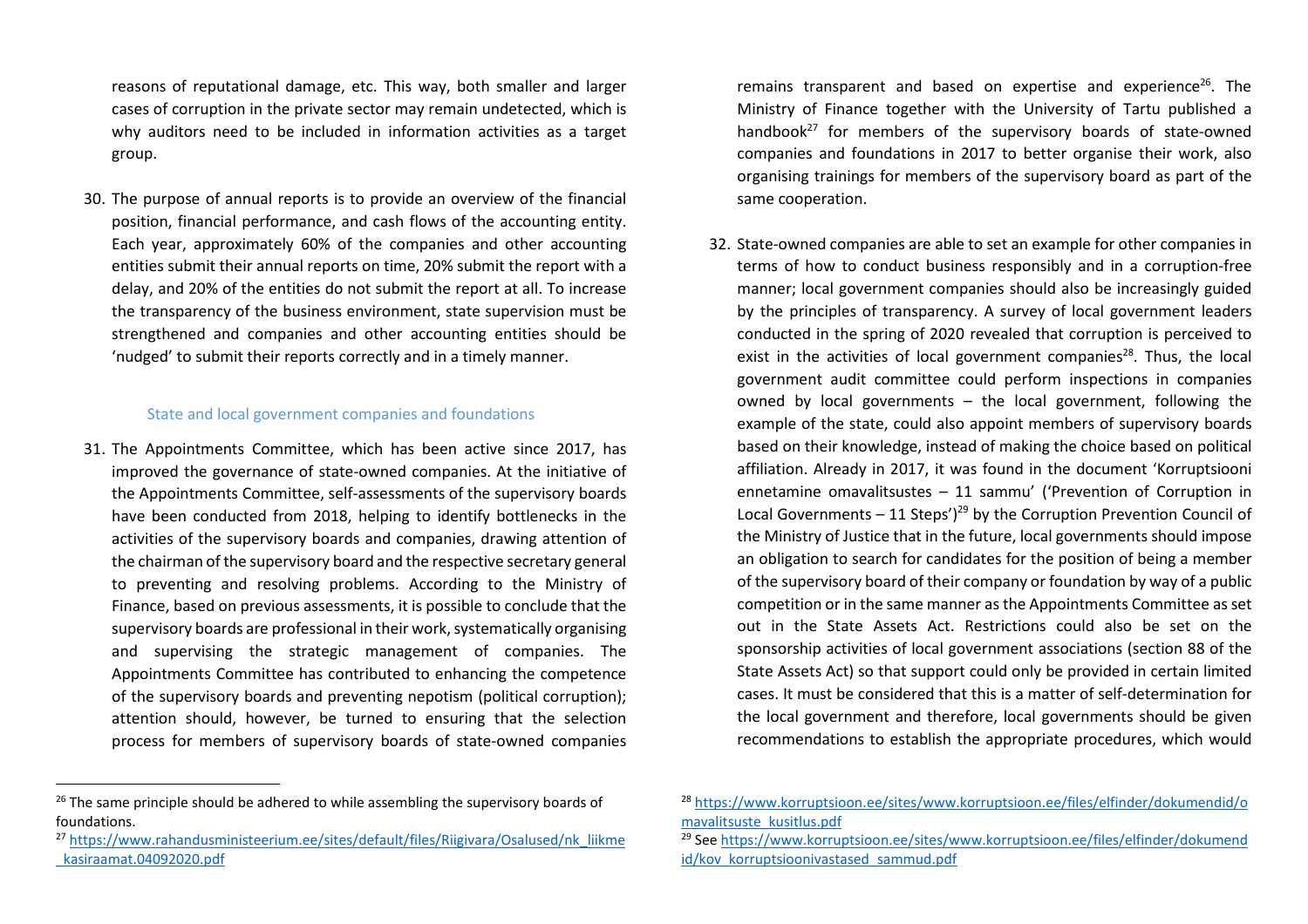include regulating support paid by legal entities, finding candidates for the positions of members of the supervisory board of companies, the reporting obligation of the members of the supervisory board who are representatives of the local government, etc.

### Awareness

- 33. In addition to the need to raise the awareness of companies (see clause 28), attention must also be turned to other target groups, especially the youth. As the corruption survey<sup>30</sup> suggests, the youth are less likely to recognise corruption, they are more tolerant towards corruption, and younger business leaders are also more tolerant towards corruption. Thus, in cooperation with universities, it is necessary to continue educating both high school students (university students visiting schools) and university students themselves on the issues of awareness and prevention of corruption and financial crimes.
- 34. Although the survey shows that awareness of corruption among public sector employees is higher than awareness of corruption on average, there is still a need to continue raising awareness on conflicts of interest and ethical awareness among public sector officials, especially among local government employees and councillors, but also among senior officials.

## Protection of whistleblowers

35. Whistleblowing or reporting misconduct is not regulated in Estonia as a whole; only a few organisations have created opportunities for reporting. By the end of 2021, Estonia is obligated to transpose an EU directive on the same subject, setting high standards for domestic legislation. A two-tier notification system must be set up, e.g. all public authorities and companies with more than 50 employees as well as local government agencies need to set up hotlines for providing tips, incl. hotlines which ensure confidentiality. Within the framework of the action plan, a

corresponding draft is prepared, organisations are supported in the implementation of the measures through trainings, establishment of hotlines, etc.

# Sectoral transparency

#### Environment

- 36. Prevention of corruption has a direct link to transparency; this is largely reflected in the degree of openness of processes and decisions. The more public and accessible the relevant procedural rules, the decision-making stages, the draft documents, the arguments for and against the process, the final decisions, etc. are, the less likely it is that private interests will dominate, while the risk of being caught also increases.
- 37. According to the Ministry of the Environment, it is possible to increase transparency and improve existing processes in the issuance of environmental permits and licences, the sale and lease of state lands, and the handling of forest register data. With regard to the sale and lease of state land, criticism has been expressed regarding cases wherein everything happening is not clear, observable, or comprehensible to all parties and allegations of unjustified preference have been raised. Environmental permits are important in regulating the use of the environment, which is why increasing the transparency of granting and obtaining environmental permits from the point of view of prevention of corruption is very important. With regard to the forest register, the Ministry of the Environment has received hints of misuse of data with access restrictions; one of the reasons for this may be the way how forest companies use data with access restrictions.

#### **Healthcare**

38. Increasing transparency in the field of healthcare remains important: it is a limited service and demand for it exceeds the supply – this makes the field

<sup>30</sup> https://www.korruptsioon.ee/et/korruptsioon-eestis-kolme-sihtruhma-uuring-2017-0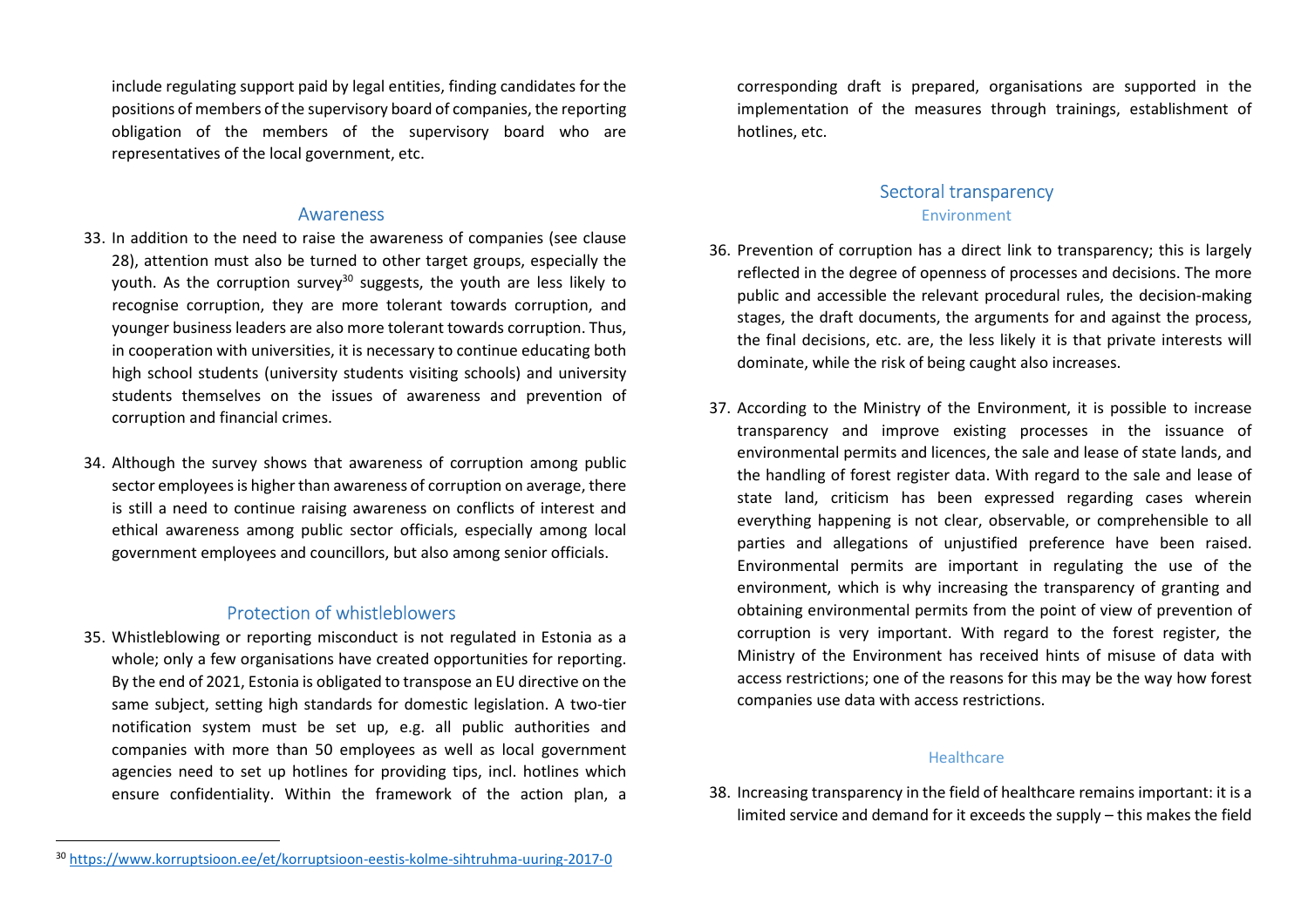of healthcare more susceptible to corruption, as evidenced also by the fact that Estonians have the most exposure to corruption in healthcare. Approximately 8–9% of people claim to have had a bribe-related experience when communicating with doctors $31$ . The patients' exposure to corruption in healthcare facilities requires more in-depth research to distinguish expressions of gratitude from actually influencing a person, etc.

- 39. The pharmaceutical sector has a problem of having an inadequate system for limiting cost-plus pricing of medicines and fragmented monitoring of the system. The efficiency and effectiveness of the activities of the supervising agencies can be increased by developing the possibilities for sharing information between agencies. To increase the efficiency of control activities with limited resources, it is important to determine ways to implement so-called passive controls (e.g. increasing the role of patients in the follow-up inspections, incl. expanding the possibilities to check related information and report discrepancies).
- 40. WHO estimates that 10–25% of medical procurement costs are spent on corrupt payments, which is why it is necessary to clarify the occurrence and extent of this problem in the context of Estonia, understanding also the possible links between medical companies and hospitals to develop appropriate rules.
- 41. The audit of the National Audit Office<sup>32</sup> revealed that all medical bills pass automatic checks and standard inquiries, which enable the prevention and detection of simpler cases of misuse. However, neither solution involves comparing medical bills with medical records and therefore, neither solution is able to identify possible frauds and errors. Consequently, the Health Insurance Fund aims to develop and implement more effective control activities. As the contractual partners of the Health Insurance Fund are also checked by the State Agency of Medicines and the Health Board,

the exchange of information between institutions remains important for identifying risks and planning checks more effectively, which is currently not systematic.

#### **Welfare**

42. The area of welfare has been included in the action plan as a new area. No systematic attention has been turned to increasing the transparency of the welfare sector, including the prevention of corruption and conflicts of interest. It is, however, an important area due to the welfare sector directly affecting the most vulnerable members of the society. During the implementation period of the action plan, the objective is to gain an overview of the problem areas in the field of welfare and to contribute primarily to raising awareness in and the transparency of the sector. Guidance material on the prevention of sectoral conflicts of interest and corruption will be developed, its implementation will be supported through communication activities, etc.

#### Sport

43. In the field of culture, a study was conducted to map situations with a danger of corruption<sup>33</sup>, but sport was left out of its scope – this action plan addresses this shortcoming. The basic principles of Estonian sports policy until the year 2030 have been established by the Riigikogu in 2015, determining sport and movement as an important economic sector as one of the priority development directions in Estonia. Annual public expenditure on sport is estimated to be about 100 million euros, including about 40 million provided by the central government and about 60 million from local governments. Allowances of sponsors and training fees paid by parents are added to these amounts. Therefore, sport has an important role, both in view of the budget and for the society, which makes it necessary to stand up for sport that would be fair, transparent, and based

 $31$  Ibid.

 $32$  'Control activities of the Estonian Health Insurance Fund over the financing of healthcare services':

https://www.riigikontroll.ee/tabid/206/Audit/2504/Area/21/language/et-EE/Default.aspx33 https://www.korruptsioon.ee/et/kultuurivaldkonna-korruptsiooniriskide-ja-pettusteanaluus-ning-nende-maandamiseks-lahenduste-valja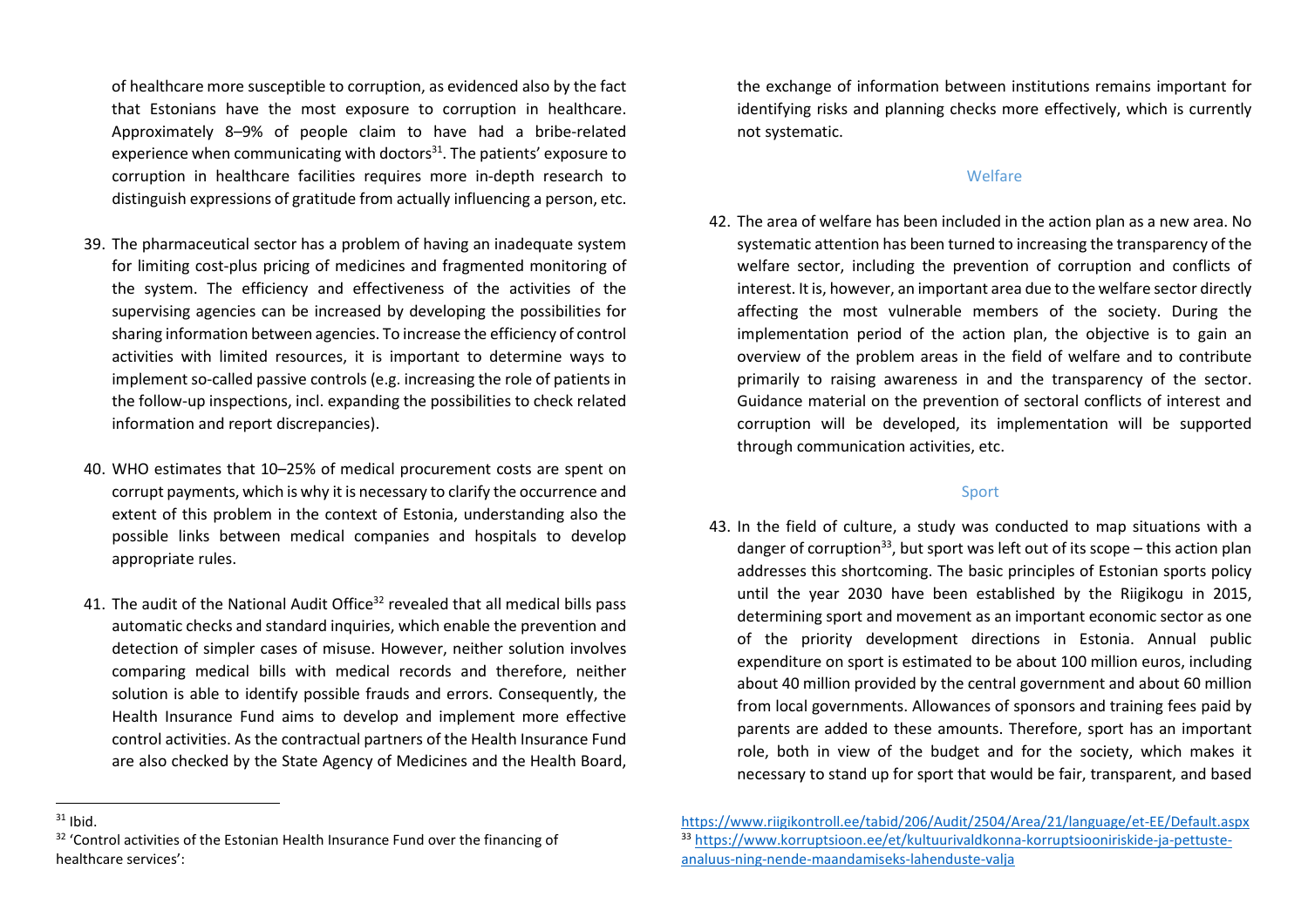on ethical values. According to international studies, the use of prohibited substances (doping), bribery, match fixing, misuse of insider knowledge, and money laundering are mainly considered acts of sports corruption. Doping, match fixing, and violations related to sports administration have been identified as the most common forms of corruption in Estonian sports – manipulation of the election results of the governing bodies of sports organisations, bribery to obtain the best times for training, etc.

## Investigation of corruption offences

44. While the investigation of public sector corruption has already reached a relatively high level in Estonia, business corruption has thus far received rather modest attention. In Estonia, a total of 10 cases of business corruption have been registered in the last few years – companies do not tend to report cases of corruption, while cases of business corruption do cause harm to a fair business environment. The police and the prosecutor's office should address the capacity to investigate business corruption, i.e. to develop an analytics-based and sector-based approach to business corruption without decreasing the level of investigation of public sector corruption cases. As the capacity of police to gather information and analyse it grows, the needs of the prosecutor's office need to be considered just as much, so that the development of one part of the system would not lead to other parts of the system developing failures. Prosecutor's offices lack the necessary analytical and expert capacity to investigate corruption and financial crimes (e.g. in the areas of financial, tax, and administrative law (procurements)).

## Impact assessment of anti-corruption policy

45. Although it is difficult to identify direct links between changes in people's perceptions and behaviour and anti-corruption policy, impact assessments are a natural part of any sectoral policy. As part of the framework of the action plan, a corruption study must be conducted (in three target groups);

among other aspects, this can be supplemented with questions concerning the welfare sector and others. The implementation of regulation for the protection of whistleblowers must also be analysed. Sectoral analyses of corruption have recently been conducted in the environmental, educational, and cultural fields, but a separate (new) study is needed in the healthcare sector and other areas (e.g. IT) – head of each sector/ministry should be responsible for the analysis of corruption risks and consider this analysis in their work.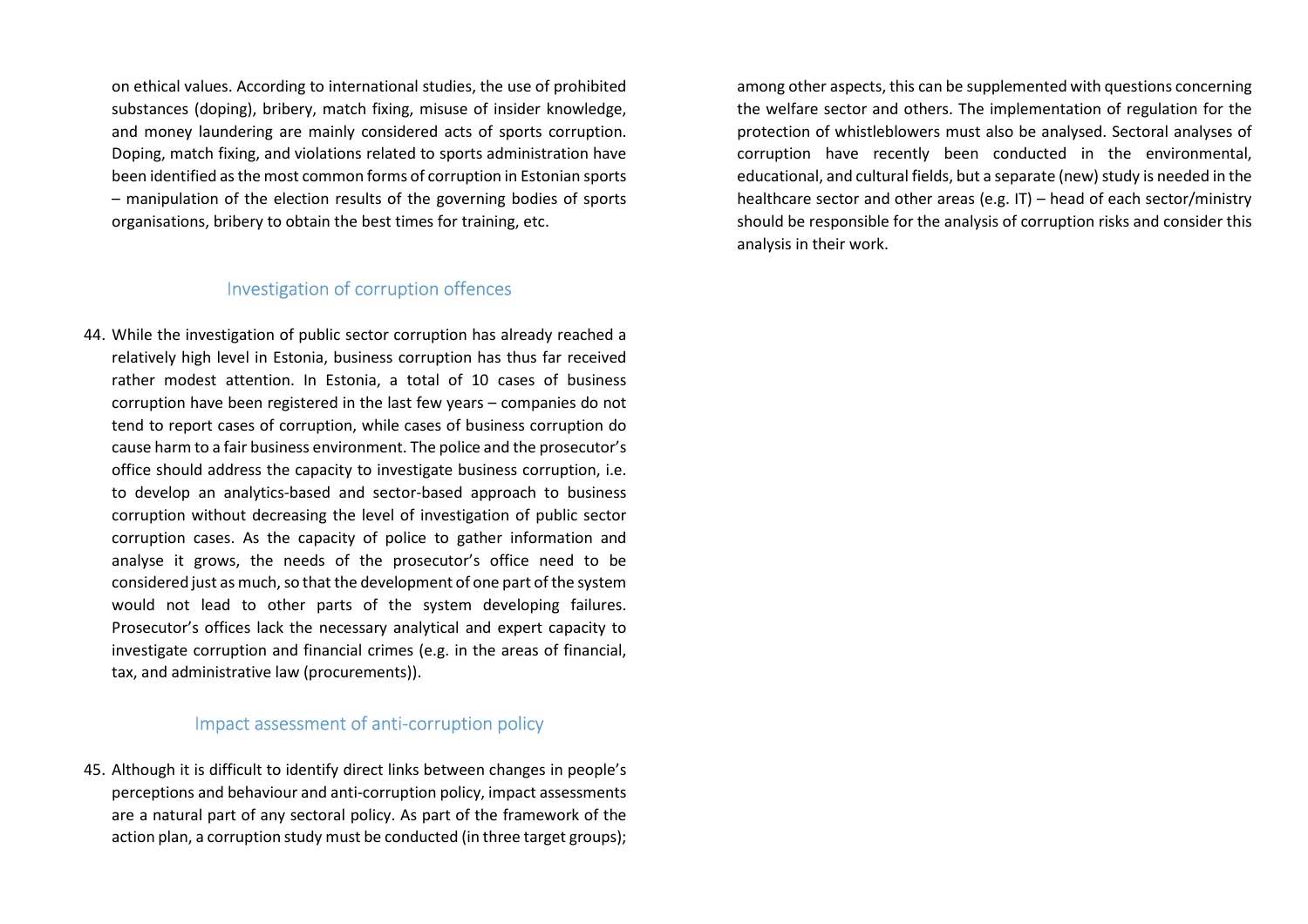# Action plan

|                                                   |    |                                                                       | Responsible | <b>Involved</b> |               |
|---------------------------------------------------|----|-----------------------------------------------------------------------|-------------|-----------------|---------------|
| Area                                              |    | <b>Activities</b>                                                     | actors      | parties         | <b>Budget</b> |
| 1. Transparency of state activities               |    |                                                                       |             |                 |               |
| 1.1. The transparency of the legislative process, |    | Guidelines for ministers and their advisers to avoid conflicts of     | Ministry of |                 |               |
| including lobbying rules and guidelines for       | 1. | interest will be established and implemented.                         | Justice     |                 |               |
| senior officials to avoid conflicts of interest.  |    | Good practice (ethics norms) for communication with lobbyists         | Ministry of |                 |               |
|                                                   | 2. | will be established and implemented for officials.                    | Justice     |                 | 0             |
|                                                   |    | Relevant officials will be trained in accordance with the new         |             |                 |               |
|                                                   |    | requirement. An e-training module on communication with               | Ministry of |                 |               |
|                                                   | 3. | lobbyists will be set up.                                             | Justice     |                 | 3,000         |
|                                                   |    | The state co-creation environment being created will provide an       |             |                 |               |
|                                                   |    | opportunity to disclose information concerning meetings with          |             |                 |               |
|                                                   |    | stakeholders (e.g. content of the meeting, contact) held during       |             |                 |               |
|                                                   |    | the development of the draft act. (Finances of the SF in stage II or  | Ministry of | Government      |               |
|                                                   | 4. | III of development)                                                   | Justice     | Office          | 0             |
|                                                   |    | An anti-corruption/transparency assessment will be included in        |             |                 |               |
|                                                   |    | the draft impact assessment checklist and its implementation will     | Ministry of |                 |               |
|                                                   | 5. | be monitored.                                                         | Justice     |                 |               |
| 1.2. Anti-corruption Act                          |    | An analysis of the Anti-corruption Act will be conducted (doctor as   |             |                 |               |
|                                                   |    | an official; procedural restrictions; related party, if the duties of |             |                 |               |
|                                                   |    | the official arise from official duties; processing of data intended  |             |                 |               |
|                                                   |    | for the fulfilment of the obligation provided for in clause 3 (3) 2)  |             |                 |               |
|                                                   |    | of the Anti-corruption Act), the Act will be amended as necessary,    | Ministry of |                 |               |
|                                                   | 1. | guidance materials will be published, etc.                            | Justice     |                 |               |
|                                                   |    | Development of guidelines for better understanding and more           | Ministry of |                 |               |
|                                                   | 2. | uniform implementation of the law, if necessary.                      | Justice     |                 |               |
|                                                   |    | The Public Procurement Register is developed in a way to allow        | Ministry of |                 |               |
| 1.3. Public procurements and grants               | 1. | noting the absence of independence/conflict of interest.              | Finance     |                 | 6,700         |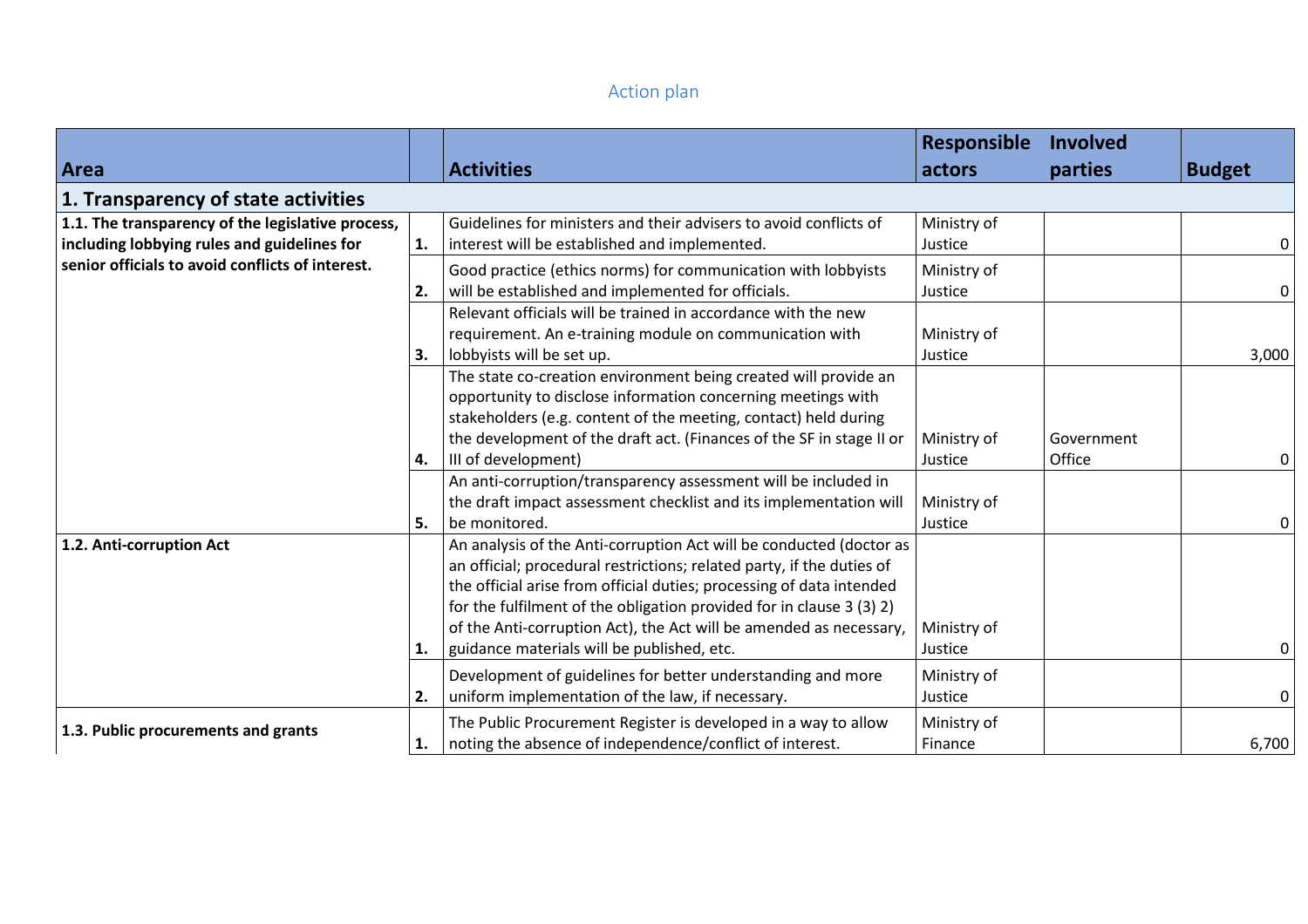|                                |    | The Public Procurement Act will be analysed and, if necessary, an<br>amendment will be made, establishing the obligation to register<br>the personal identification codes of people making decisions in<br>evaluation committees etc. of procurements in the Public<br>Procurement Register and to publish this data, use it as metadata.<br>If necessary, corresponding developments will also be made in the $\vert$ Ministry of                                                                                                                      |                                                      | Ministry of                                  |             |
|--------------------------------|----|---------------------------------------------------------------------------------------------------------------------------------------------------------------------------------------------------------------------------------------------------------------------------------------------------------------------------------------------------------------------------------------------------------------------------------------------------------------------------------------------------------------------------------------------------------|------------------------------------------------------|----------------------------------------------|-------------|
|                                | 2. | Public Procurement Register.                                                                                                                                                                                                                                                                                                                                                                                                                                                                                                                            | Finance                                              | Justice                                      | $\pmb{0}$   |
|                                | 3. | The awareness of contracting authorities will be increased to<br>encourage making small purchases also with the use of the Public<br>Procurement Register (e.g. a proposal to change procurement<br>procedures).                                                                                                                                                                                                                                                                                                                                        | Ministry of<br>Finance                               | <b>State Shared</b><br><b>Service Centre</b> | $\mathbf 0$ |
|                                | 4. | An independent legal analysis will be commissioned on whether<br>and how it would be possible to assess adherence to principles of<br>ethical and transparent business conduct of different tenderers<br>during public procurements.                                                                                                                                                                                                                                                                                                                    | Ministry of<br>Finance                               | Ministry of<br>Justice                       | 10,000      |
| 1.4. Data and its availability | 1. | Opener (www.opener.ee) will be supplemented to make it<br>possible to show the connections existing between contracting<br>authorities, decision-makers in public procurement proceedings<br>(requires amendments to be made to the Public Procurement Act<br>and developments of the Public Procurement Register), and<br>winners of public procurement proceedings; and, inter alia, to use<br>the payment records included in the balance records information<br>system; functionality will also be created to screen for high-risk<br>procurements. | Transparency<br>International<br>Estonia             | Ministry of<br>Justice                       | 35,000      |
|                                | 2. | In the field of awarding support, a central body (State Shared<br>Service Centre) is appointed, which has a comprehensive<br>overview of the field and the task of coordinating the cooperation<br>between the institutions providing support in different areas as<br>well as the smooth exchange and use of data between them.                                                                                                                                                                                                                        | <b>State Shared</b><br>Service Centre                | Ministry of<br>Finance                       | 0           |
|                                | 3. | Developments regarding the Commercial Register and other<br>registers will be made, incl.:<br>a) register of beneficial owners being created and linked to the<br><b>Commercial Register;</b><br>b) various company data being linked in the Commercial Register<br>and being linked/made available as a service to PRISIS/awarders<br>of grants.                                                                                                                                                                                                       | Centre of<br>Registers and<br>Information<br>Systems | Ministry of<br>Finance                       | 0           |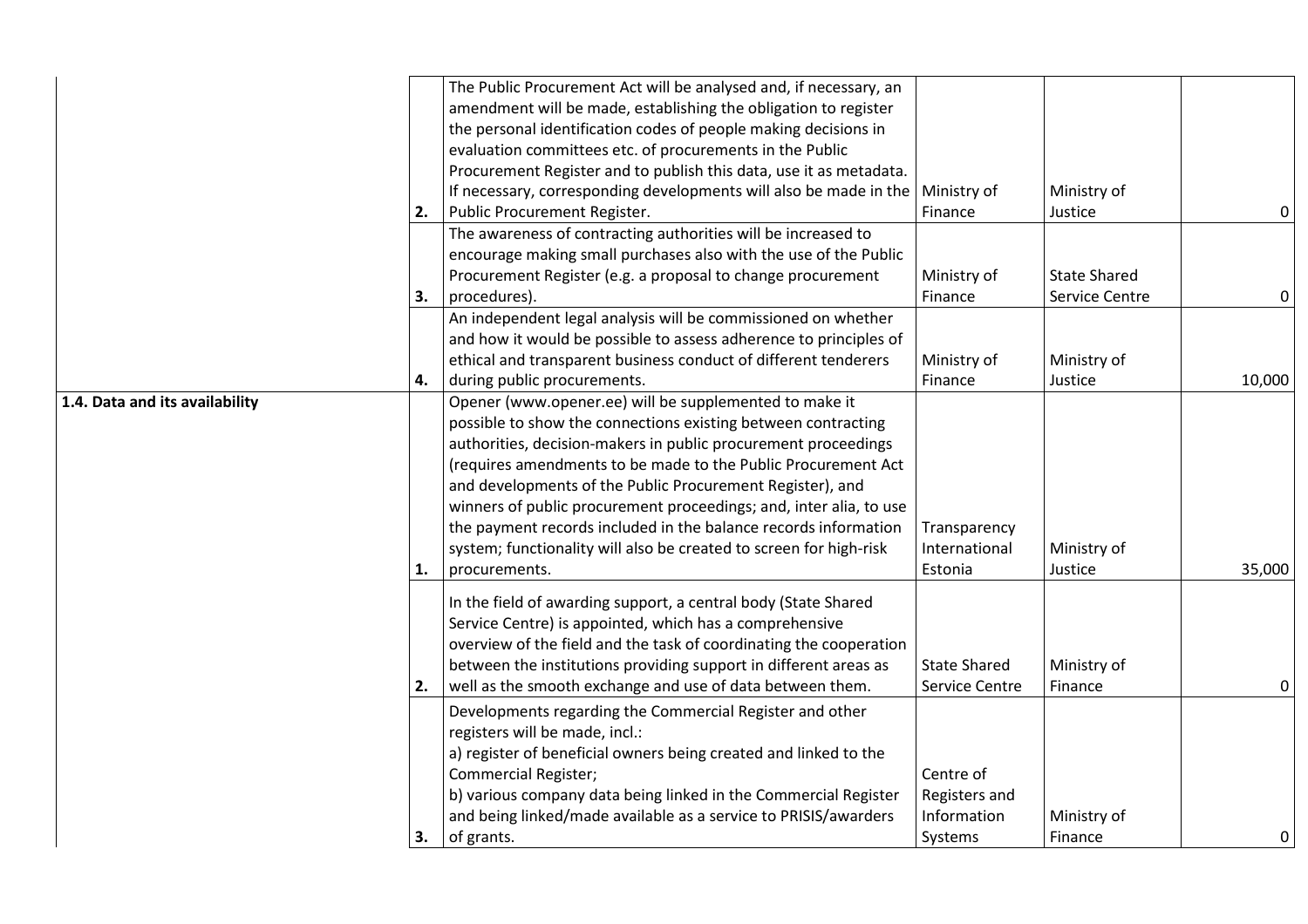| 1.5. Risk assessment and mitigation               |    | Regular corruption risk assessments are performed, involving       |                         |                         |             |
|---------------------------------------------------|----|--------------------------------------------------------------------|-------------------------|-------------------------|-------------|
|                                                   | 1. | senior officials (GRECO's recommendation).                         | Ministries              |                         | 0           |
|                                                   |    | The risk management methodology will be amended,                   |                         |                         |             |
|                                                   |    | supplemented with guidelines for assessing and mitigating          | Ministry of             | Ministry of             |             |
|                                                   | 2. | corruption risks, and distributed in the public sector.            | Finance                 | Justice                 | $\mathbf 0$ |
|                                                   |    | The procedure for the election and appointment of directors        |                         |                         |             |
|                                                   |    | general of government agencies must ensure that the principles of  |                         |                         |             |
|                                                   | 3. | competition and transparency are considered for all candidates.    | Ministries              |                         | 0           |
| 2. Transparency of local government<br>activities |    |                                                                    |                         |                         |             |
| 2.1. Strength of the internal control system      |    | Trainings: a) local government employees are trained to develop    |                         |                         |             |
|                                                   |    | internal control systems; b) council members will be trained after |                         |                         |             |
|                                                   |    | the 2021 elections on the nature of internal control systems and   | Ministry of             | Ministry of             |             |
|                                                   | 1. | the role of councils in it.                                        | Finance                 | Justice                 | 22,000      |
|                                                   |    | Practical workshops on open government shall be conducted for      |                         |                         |             |
|                                                   |    | local government employees; for example, trainings will be         |                         |                         |             |
|                                                   |    | conducted on the topics of organising electronic council meetings, |                         |                         |             |
|                                                   |    | transparency, disclosure of decisions, and involvement of          | Ministry of             |                         |             |
|                                                   | 2. | communities.                                                       | Finance                 |                         | 35,000      |
|                                                   |    | The Local Government Organisation Act will be analysed, and if     |                         |                         |             |
|                                                   |    | necessary, it will be amended to improve the organisation of the   |                         |                         |             |
|                                                   |    | internal control system and the performance of the internal audit, |                         |                         |             |
|                                                   |    | and the work of the audit committee during the general revision    | Ministry of             | Ministry of             |             |
|                                                   | 3. | of the Local Government Organisation Act.                          | Finance                 | Justice                 | 0           |
|                                                   |    | The guidelines for internal control systems will be updated and    | Ministry of             | Ministry of             |             |
|                                                   | 4. | made more practical.                                               | Finance                 | Justice                 | 0           |
| 2.2. Plans and building permits                   |    | Clear construction and use conditions for areas of land will be    | Local                   | Ministry of             |             |
|                                                   | 1. | established with plans.                                            | governments             | Finance                 | 45,000      |
|                                                   |    |                                                                    | Ministry of             |                         |             |
|                                                   |    | Developments of the Register of Construction Works will ensure     | <b>Economic Affairs</b> |                         |             |
|                                                   |    | the availability of links between plans and building permits, as   | and                     | Ministry of             |             |
|                                                   | 2. | well as the availability of clear information and justifications.  | Communications          | Finance                 | 0           |
|                                                   |    | A common database of plans will be developed in order to           |                         | Ministry of             |             |
|                                                   |    | promote the availability of plans and the transparency of          | Ministry of             | <b>Economic Affairs</b> |             |
|                                                   | 3. | decisions to be made.                                              | Finance                 | and                     | 400,000     |
|                                                   |    |                                                                    |                         |                         |             |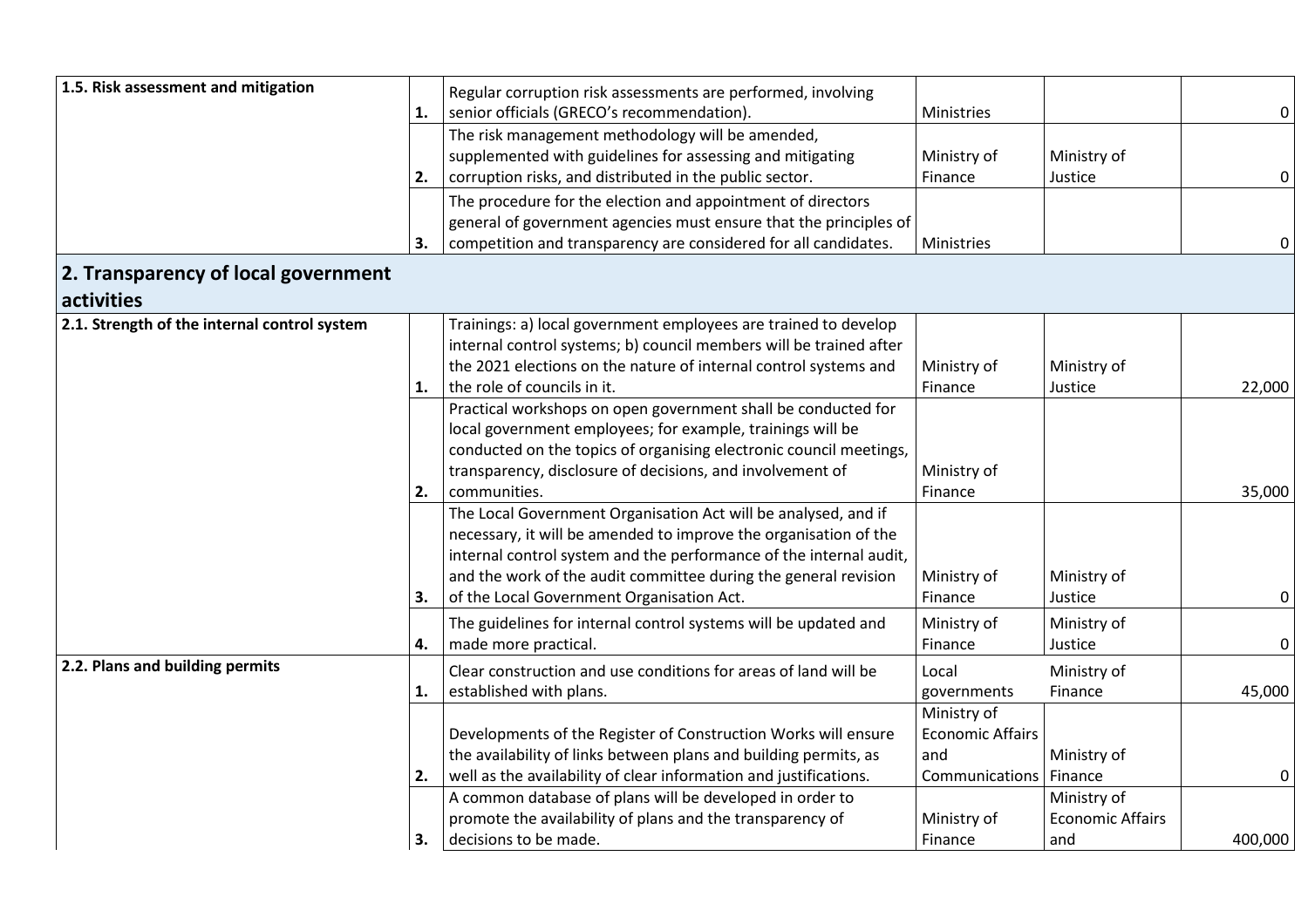|                                        |    |                                                                       |             | Communications<br>Land Board           |             |
|----------------------------------------|----|-----------------------------------------------------------------------|-------------|----------------------------------------|-------------|
|                                        |    | A procedural environment for plans will be created which will         |             |                                        |             |
|                                        |    | function on uniform bases, provided that it simplifies the            |             |                                        |             |
|                                        |    | preparation and processing of plans and increases the                 |             | Ministry of                            |             |
|                                        |    | effectiveness of plans, as well as the transparency of the field. The |             | <b>Economic Affairs</b>                |             |
|                                        |    | final decision on whether this environment will be developed will     | Ministry of | and                                    |             |
|                                        | 4. | be made in 2021.                                                      | Finance     | Communications                         | 500,000     |
|                                        |    | A legal framework will be established for agreements on social        |             |                                        |             |
|                                        |    | infrastructure and technical infrastructure outside of the planning   | Ministry of |                                        |             |
|                                        | 5. | area.                                                                 | Finance     |                                        | $\mathbf 0$ |
|                                        |    |                                                                       |             | Ministry of<br><b>Economic Affairs</b> |             |
|                                        |    | Legal bases will be created for agreements to be concluded            |             | and                                    |             |
|                                        |    | between the developer and the local government or community           |             | Communications                         |             |
|                                        |    | (e.g. village societies) to compensate for disturbances/changes       | Ministry of | Ministry of the                        |             |
|                                        | 6. | resulting from changes in the living environment.                     | Finance     | Environment                            | 0           |
|                                        |    |                                                                       |             | The Association                        |             |
|                                        |    |                                                                       |             | of Estonian Cities                     |             |
|                                        |    | The need to strengthen the supervision of spatial planning and        | Ministry of | and                                    |             |
|                                        | 7. | construction decisions of local governments will be analysed.         | Finance     | Municipalities                         | 0           |
| 3. A fair business environment         |    |                                                                       |             |                                        |             |
| 3.1. Prevention of business corruption |    | The awareness of companies regarding the prevention of                |             |                                        |             |
|                                        |    | competition infringements will be increased: prohibited               |             |                                        |             |
|                                        |    | agreements, incl. price agreements, market sharing, exchange of       |             |                                        |             |
|                                        |    | information. Educational videos on the prevention of competition      | Competition |                                        |             |
|                                        | 1. | infringements will be produced for use by companies.                  | Authority   |                                        | 5,000       |
|                                        |    | Awareness of companies regarding the prevention of business           |             |                                        |             |
|                                        |    | competition will be increased: explanatory work shall be done         |             |                                        |             |
|                                        |    | among auditors and companies on the forms and effects of              |             |                                        |             |
|                                        |    | business corruption in cooperation with professional associations,    |             |                                        |             |
|                                        |    | e.g. online learning tools for use within the company will be         |             |                                        |             |
|                                        |    | created; explanatory work will also be conducted on transaction       | Ministry of |                                        |             |
|                                        | 2. | fees and conflicts of interest.                                       | Justice     |                                        | 5000        |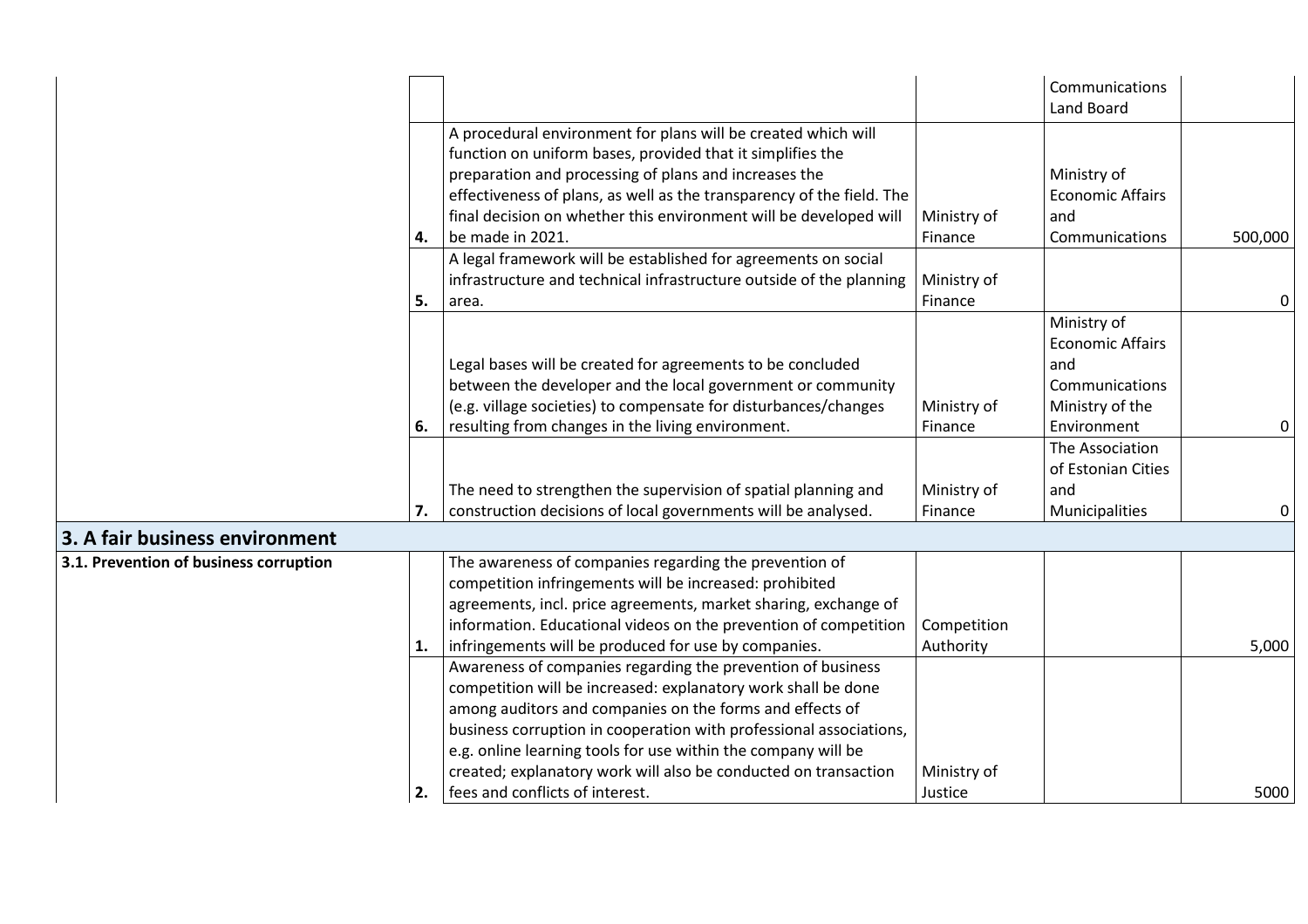|                                               |    |                                                                    |             | Chamber of         |        |
|-----------------------------------------------|----|--------------------------------------------------------------------|-------------|--------------------|--------|
|                                               |    | The risk management methodology will be propagated in the          |             | Commerce and       |        |
|                                               |    | private sector with an objective for it to be adopted more widely; |             | Industry           |        |
|                                               |    | its further implementation options will also be analysed           |             | Transparency       |        |
|                                               |    | (especially in large companies).                                   | Ministry of | International      |        |
|                                               | 3. |                                                                    | Justice     | Estonia            | 0      |
|                                               |    | Monitoring of compliance with the obligation to submit annual      |             |                    |        |
|                                               |    | reports will be better ensured than before: reminders for the      |             |                    |        |
|                                               |    | timely submission of the annual reports and other preventive       |             | Centre of          |        |
|                                               |    | measures, as well as sanctioning measures. Possibilities for       |             | Registers and      |        |
|                                               |    | simplification of reporting and measures to ensure the submission  | Ministry of | Information        |        |
|                                               | 4. | of reports will be proposed.                                       | Justice     | Systems            | 0      |
| 3.2. State and local government companies and |    | Amendments to the State Assets Act, which will see state-owned     |             |                    |        |
| foundations                                   |    | companies and larger foundations prepare and publish a report      |             |                    |        |
|                                               |    | on responsible and sustainable business activities: section 88 of  |             |                    |        |
|                                               |    | the State Assets Act will also specify the minimum contents of the | Ministry of |                    |        |
|                                               | 1. | report in addition to the reporting obligation.                    | Finance     |                    | 0      |
|                                               |    | The expectations of the owners of incorporated entities are        |             |                    |        |
|                                               |    | periodically checked so that the state would be a better owner     |             |                    |        |
|                                               |    | acting consciously and purposefully. Periodic renewal of           |             | All holdings are   |        |
|                                               |    | ownership expectations and control of fulfilment of the            | Ministry of | governed by        |        |
|                                               | 2. | expectations will be established in each ministry.                 | Finance     | ministries         | 0      |
|                                               |    | During the trainings on the local government internal control      |             |                    |        |
|                                               |    | system (clause 2.1.1) and on updating the guide of the internal    |             |                    |        |
|                                               |    | control system (clause 2.1.4), the possibilities of using an       |             |                    |        |
|                                               |    | appointments committee for electing members of the supervisory     |             | The Association    |        |
|                                               |    | boards of local government companies and electing members of       |             | of Estonian Cities |        |
|                                               |    | those supervisory boards by public competition will also be        | Ministry of | and                |        |
|                                               | 3. | addressed during the trainings.                                    | Finance     | Municipalities     | 0      |
| 4. Awareness                                  |    |                                                                    |             |                    |        |
|                                               |    | Central public sector and public service ethics trainings will be  |             |                    |        |
|                                               |    | held for public sector employees and state/local government        | Ministry of |                    |        |
|                                               | 1. | employees.                                                         | Finance     |                    | 59,885 |
|                                               |    | Classes on the topic of corruption will be held for high school    | Ministry of |                    |        |
|                                               | 2. | students in cooperation with universities (university students).   | Justice     |                    | 10,000 |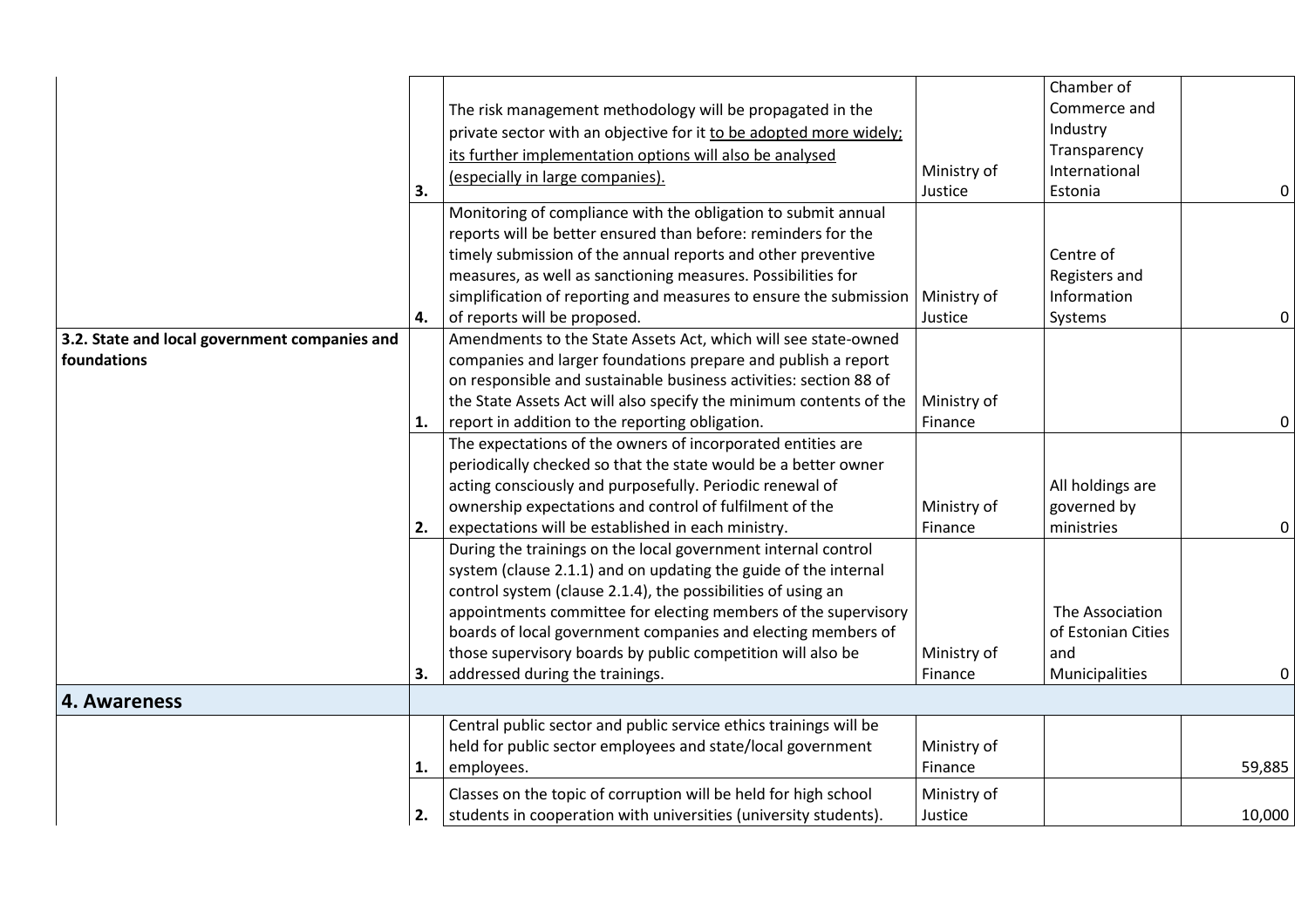|                                 | 3. | Changes in the curricula of business specialities will be supported<br>(to cover issues related to business ethics, corruption, and<br>financial crime). In-service training of lecturers (taxation, financial<br>accounting, etc.) and other such activities.                                                                                                                                                                                                                                                                           | Ministry of<br>Justice         | 20,000  |
|---------------------------------|----|------------------------------------------------------------------------------------------------------------------------------------------------------------------------------------------------------------------------------------------------------------------------------------------------------------------------------------------------------------------------------------------------------------------------------------------------------------------------------------------------------------------------------------------|--------------------------------|---------|
| 5. Protection of whistleblowers |    |                                                                                                                                                                                                                                                                                                                                                                                                                                                                                                                                          |                                |         |
|                                 | 1. | A draft act on the protection of whistleblowers will be submitted<br>to the Government of the Republic.                                                                                                                                                                                                                                                                                                                                                                                                                                  | Ministry of<br>Justice         | 0       |
|                                 | 2. | The Whistleblower Protection Act and the rules arising from it will<br>be implemented, incl. training, guidance material to assist<br>institutions and responsible persons.                                                                                                                                                                                                                                                                                                                                                              | Ministry of<br>Justice         | 5,000   |
|                                 | 3. | An electronic notification channel will be created (depending on<br>the ISF).                                                                                                                                                                                                                                                                                                                                                                                                                                                            | Ministry of<br>Justice         | 100,000 |
|                                 | 4. | The online learning on corruption will have a module on the topic<br>of the protection of whistleblowers added to it.                                                                                                                                                                                                                                                                                                                                                                                                                    | Ministry of<br>Justice         | 1,000   |
| 6. Sectoral transparency        |    |                                                                                                                                                                                                                                                                                                                                                                                                                                                                                                                                          |                                |         |
| <b>6.1. Environment</b>         |    | Sale and lease of state lands: It will be assessed to what extent the<br>information on sales and leases of state land, the relevant<br>procedural rules, the various stages of decision-making, draft<br>documents, arguments for and against decisions, final decisions,<br>etc. are public and accessible. Transparency will be increased<br>based on the results and amendments will be made to legislation,                                                                                                                         | Ministry of the                |         |
|                                 | 1. | if necessary.                                                                                                                                                                                                                                                                                                                                                                                                                                                                                                                            | Environment                    | 8,000   |
|                                 | 2. | Issuance of environmental permits (see similar activities as above,<br>but in another area).                                                                                                                                                                                                                                                                                                                                                                                                                                             | Ministry of the<br>Environment | 9,000   |
|                                 |    | Access to the data of the Forest Register: The operation and<br>quality of measures implemented for the protection of data of the<br>Forest Register will be assessed and improved. (a) It will be<br>determined whether access by forest companies to data with<br>restricted access is proportionate to the real needs of the<br>companies and the necessary changes will be made. (b) A control<br>system will be developed and implemented to grant rights to<br>users of the Forest Register and to control the use of the acquired | Ministry of the                |         |
|                                 | 3. | rights. If necessary, changes in practice and legislation.                                                                                                                                                                                                                                                                                                                                                                                                                                                                               | Environment                    | 7,000   |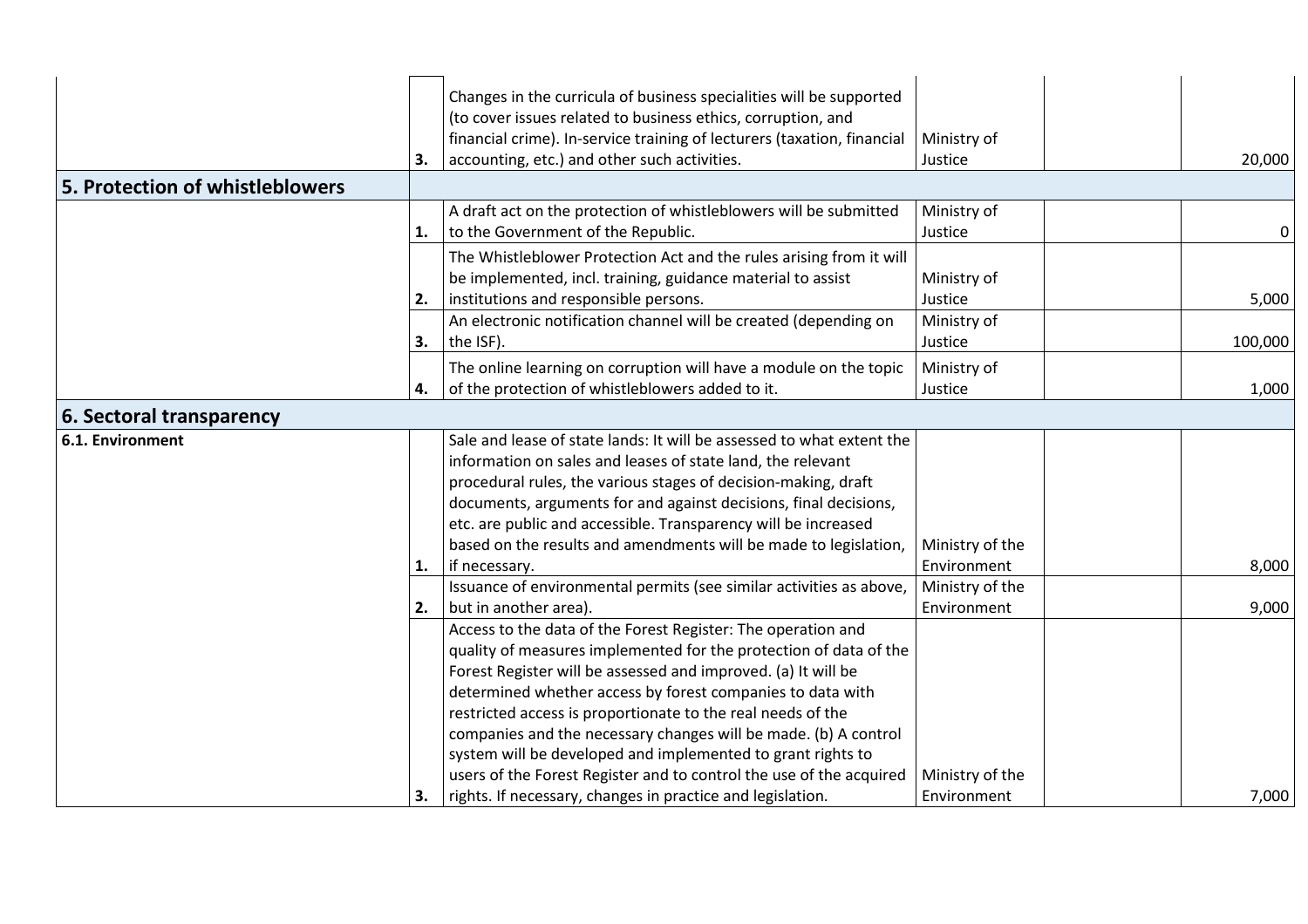| 6.2. Healthcare |    | The pricing of medicines will be made more transparent. For this,                |                        |                         |         |
|-----------------|----|----------------------------------------------------------------------------------|------------------------|-------------------------|---------|
|                 |    | the following activities will be performed: a) an analysis of the                |                        |                         |         |
|                 |    | regulatory environment, leading to proposals for increasing the                  |                        |                         |         |
|                 |    | transparency of pricing pharmaceuticals and regulating the                       | Ministry of            |                         |         |
|                 | 1. | supervision system; b) amendments to legislation.                                | <b>Social Affairs</b>  |                         | 0       |
|                 |    | A joint dashboard of three institutions will be created, combining               |                        | Health and              |         |
|                 |    | the inspections of healthcare providers conducted by the Estonian                |                        | Welfare                 |         |
|                 |    | Health Insurance Fund, the Health Board, and the State Agency of                 | <b>Estonian Health</b> | Information             | 120,000 |
|                 | 2. | Medicines and the results thereof.                                               | <b>Insurance Fund</b>  | <b>Systems Centre</b>   |         |
|                 |    | The Health Insurance Fund will increase inspection activities                    |                        |                         |         |
|                 |    | through the development of machine learning. (The budgetary                      | <b>Estonian Health</b> | <b>Health Insurance</b> | 40,000  |
|                 | 3. | need is ongoing, i.e. not a one-time cost.)                                      | <b>Insurance Fund</b>  | Fund                    |         |
|                 |    |                                                                                  |                        | Health and              |         |
|                 |    |                                                                                  |                        | Welfare                 |         |
|                 |    | A functionality will be created in the patient portal allowing                   | <b>Estonian Health</b> | Information             | 30000   |
|                 | 4. | people to dispute their medical bill.                                            | Insurance Fund         | <b>Systems Centre</b>   |         |
|                 |    |                                                                                  |                        | Health and              |         |
|                 |    |                                                                                  |                        | Welfare                 |         |
|                 |    | The health information system and digital registry, incl.                        | Ministry of            | Information             |         |
|                 | 5. | functionalities increasing transparency, will be developed.                      | <b>Social Affairs</b>  | <b>Systems Centre</b>   | 0       |
|                 |    | An analysis of possible connections between companies in the                     | Ministry of            |                         |         |
|                 | 6. | medical industry and hospitals will be conducted.                                | <b>Social Affairs</b>  | Hospitals               | 0       |
| 6.3. Welfare    |    | A guide for the prevention of conflicts of interest and corruption               |                        |                         |         |
|                 |    | will be developed for care institutions and the awareness of                     | Ministry of            |                         |         |
|                 | 1. | people working in the field will be raised.                                      | <b>Social Affairs</b>  |                         | 0       |
| 6.4. Sport      |    |                                                                                  |                        | The Estonian            |         |
|                 |    | The Estonian Center for Integrity in Sports will be developed into a Ministry of |                        | Center for              |         |
|                 | 1. | competence centre against sports corruption.                                     | Culture                | Integrity in Sports     | 0       |
|                 |    | The activities of interest groups against sports corruption (incl. the           |                        |                         |         |
|                 |    | national contact point against manipulation of sports                            |                        |                         |         |
|                 |    | competitions stipulated in section $111$ of the Sport Act) will be               | Ministry of            |                         |         |
|                 | 2. | supported.                                                                       | Culture                |                         | 0       |
|                 |    | Awareness of children and the youth training in sports clubs and                 |                        |                         |         |
|                 |    | schools, athletes, coaches, members of the governing bodies of                   |                        |                         |         |
|                 |    | sports officials and sports organisations, and members of amateur                | Ministry of            |                         |         |
|                 | 3. | and professional sports events will be raised.                                   | Culture                |                         | 0       |
|                 |    |                                                                                  |                        |                         |         |